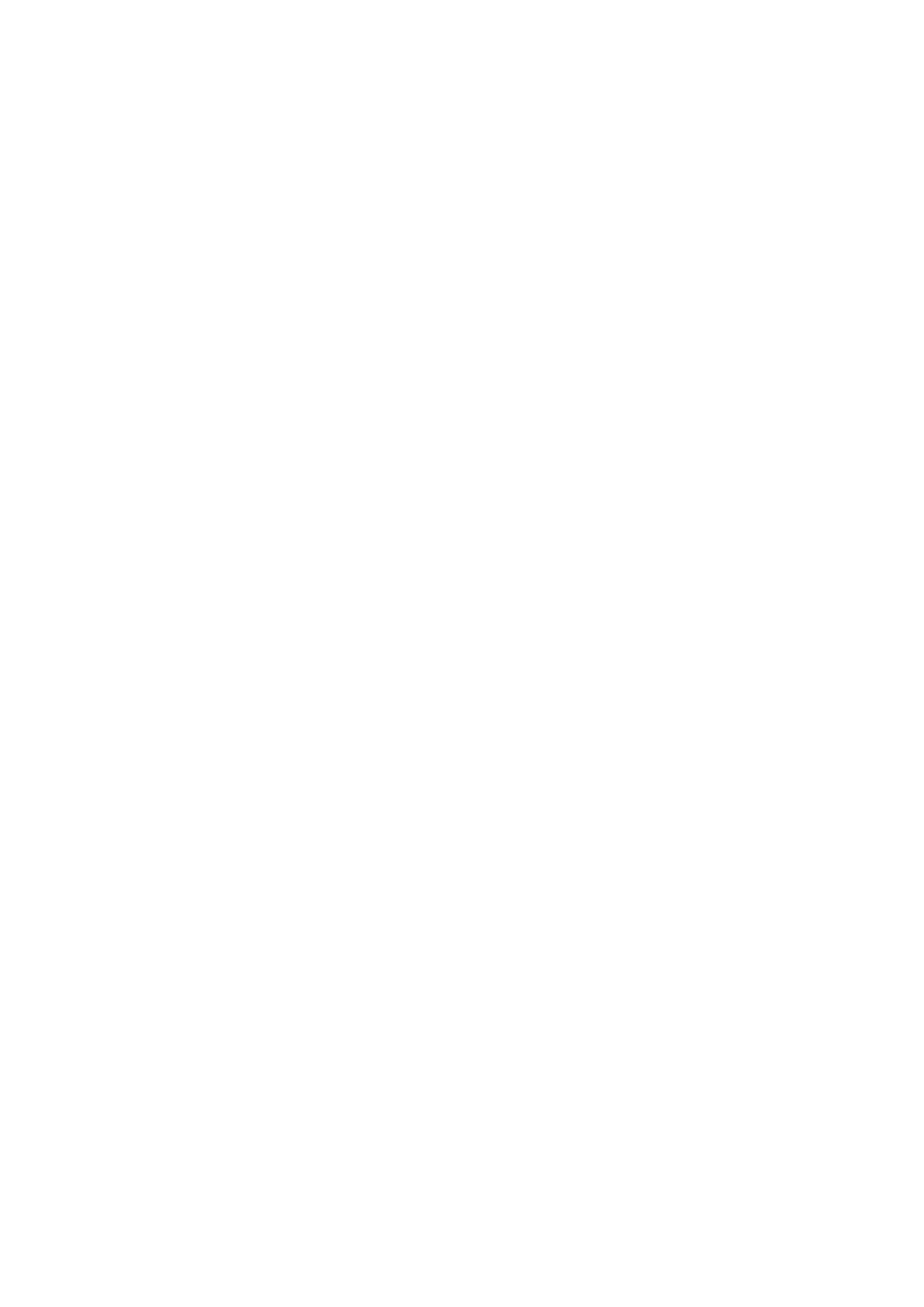# Opting out of the European Working Time Directive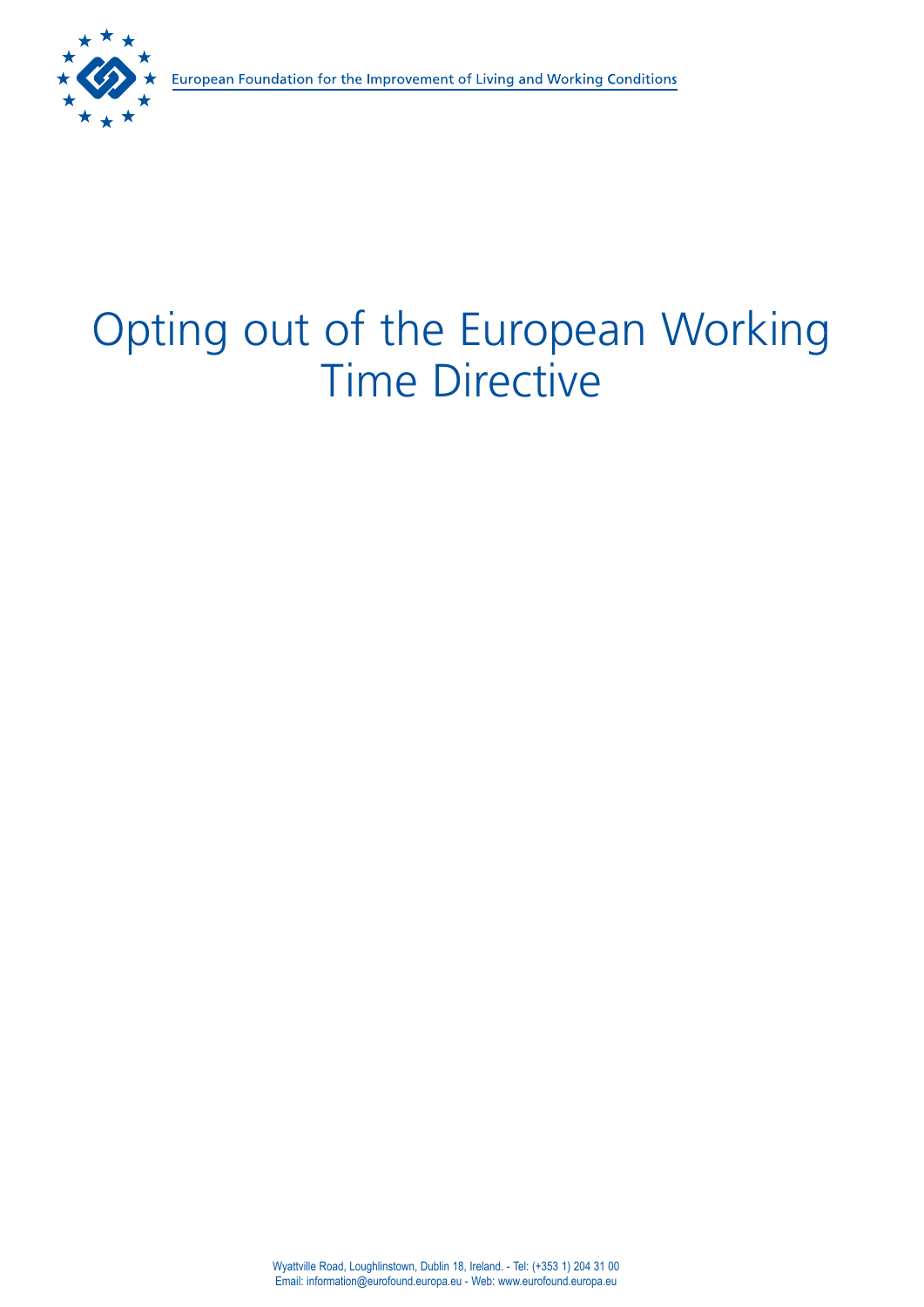When citing this report, please use the following wording:

Eurofound (2015), *Opting out of the European Working Time Directive*, Publications Office of the European Union, Luxembourg.

**Authors:** Jorge Cabrita, with the collaboration of Yolanda Torres Revenga

Luxembourg: Publications Office of the European Union, 2015

doi:10.2806/380 ISBN: 978-92-897-1383-2

© European Foundation for the Improvement of Living and Working Conditions, 2015

For rights of translation or reproduction, applications should be made to the Director, European Foundation for the Improvement of Living and Working Conditions, Wyattville Road, Loughlinstown, Dublin 18, Ireland.

The European Foundation for the Improvement of Living and Working Conditions (Eurofound) is a tripartite European Union Agency, whose role is to provide knowledge in the area of social and work-related policies. Eurofound was established in 1975 by Council Regulation (EEC) No. 1365/75, to contribute to the planning and design of better living and working conditions in Europe.

European Foundation for the Improvement of Living and Working Conditions Telephone (+353 1) 204 31 00 Email: [information@eurofound.europa.eu](mailto:information@eurofound.europa.eu) Web: **[www.eurofound.europa.eu](http://www.eurofound.europa.eu)**

> Europe Direct is a service to help you find answers to your questions about the European Union. Freephone number (\*): **00 800 6 7 8 9 10 11**

(\*) Certain mobile telephone operators do not allow access to 00 800 numbers or these calls may be billed.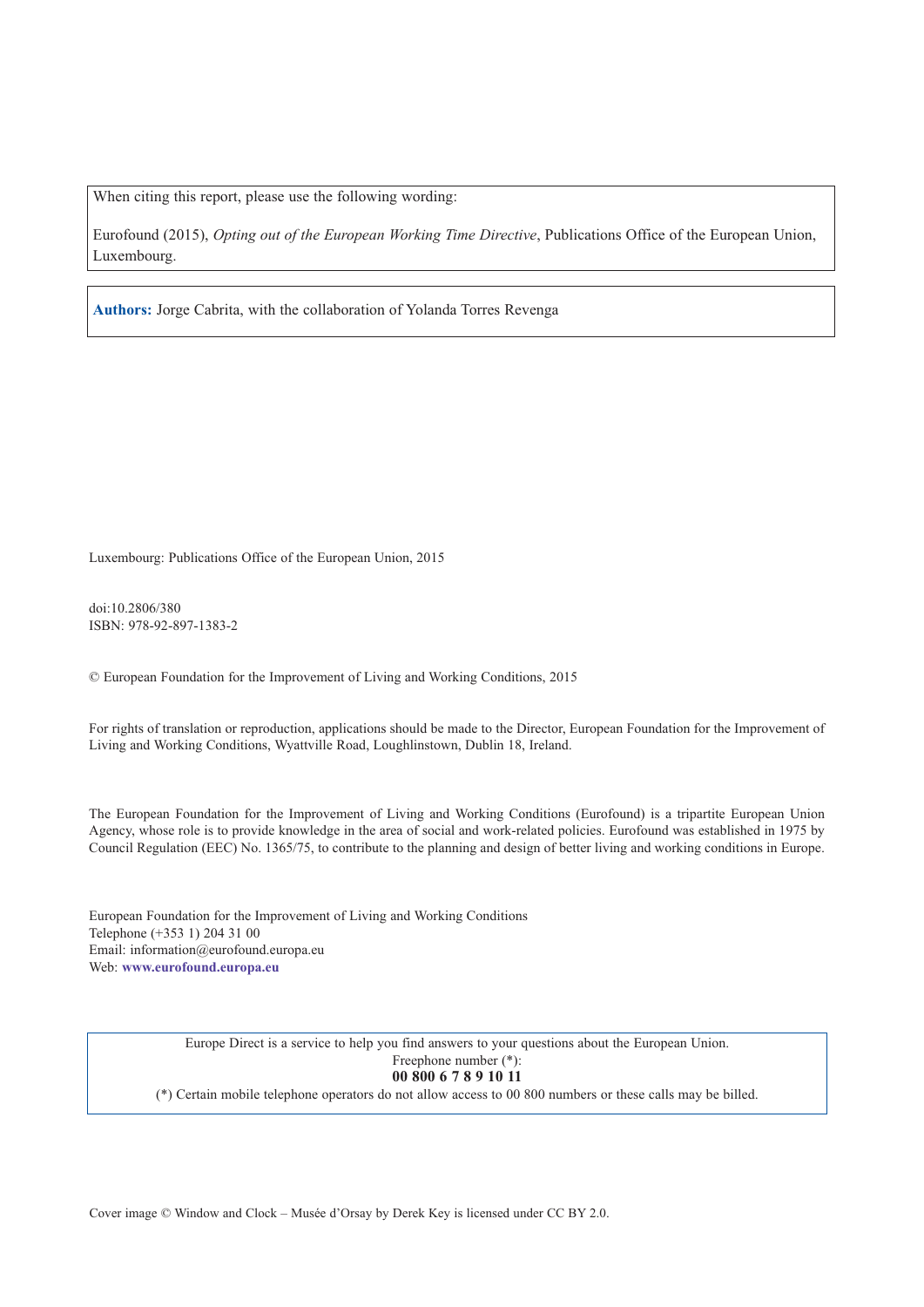# **Contents**

| Introduction                               | $\mathbf{1}$            |
|--------------------------------------------|-------------------------|
| European Working Time Directive            | $\mathbf{1}$            |
| Opt-out provisions in the EU Member States | $\overline{\mathbf{4}}$ |
| Debate on the opt-out and related matters  | 13                      |
| Impacts of the opt-out                     | 19                      |
| Conclusions                                | 23                      |
| Bibliography                               | 24                      |
| Annexes                                    | 27                      |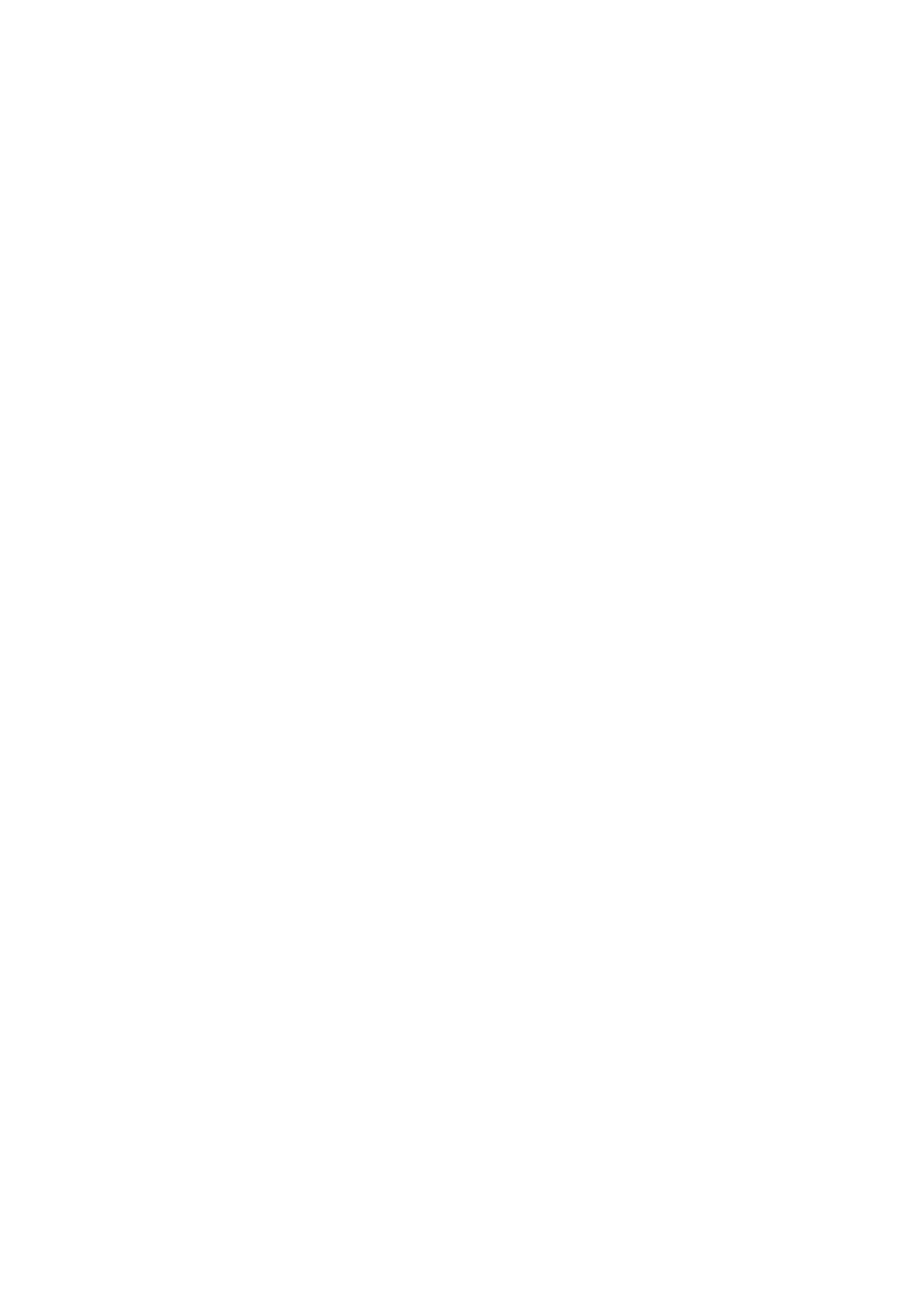# <span id="page-6-0"></span>**Introduction**

The European Working Time Directive (EWTD) 2003/88/EC guarantees maximum weekly working hours and minimum periods of rest and annual paid leave to all workers in the European Union. One of its main features is a maximum average working week of 48 hours (including overtime) as part of the provisions laying down minimum safety and health requirements for the organisation of working time.

The directive, however, also provides the option for Member States not to apply (or to opt out of) the 48-hour weekly working limit. Not all Member States allow the use of this opt-out possibility and the conditions under which it can be used vary significantly from country to country. Additionally, very little is known about its use and its impact on employers and workers.

Drafted following a request by the Committee on Employment and Social Affairs of the European Parliament, this report describes how the Member States make use of the working time opt-out, how widely it is used and what its impacts are on workers and employers. The first part presents background to the EWTD, including the provisions for opting out and their limits. The second part looks at the application of the opt-out at national level both formally and in practice. It describes briefly whether and how each Member State has transposed the option to deviate from the maximum working week and looks at the extent to which opt-outs have been used. The third part is dedicated to the current debates involving social partners and governments about the use of the opt-out and long working hours. Finally, the fourth part briefly discusses what the available research says about potential consequences of the use of the opt-out.

This report is based mainly on the contributions from Eurofound's Network of European Correspondents for the annual updates on collectively agreed working time. The contributions stem from the replies to a common questionnaire that included specific questions regarding the use and impact of the opt-out from the EWTD (see Annex 1).

# **European Working Time Directive**

#### **Main provisions**

The Working Time **[Directive 2003/88/EC](http://eur-lex.europa.eu/LexUriServ/LexUriServ.do?uri=CELEX:32003L0088:EN:HTML)** concerning certain aspects of the organisation of working time was adopted by the European Parliament and the Council of the European Union under Article 137(2) of the EC Treaty (now Article 153(2) of the Treaty on the Functioning of the European Union, TFEU) with the main purpose of establishing minimum safety and health requirements for the organisation of working time. This directive consolidates th[e former](http://eur-lex.europa.eu/legal-content/EN/TXT/PDF/?uri=CELEX:31993L0104&from=EN) **Council [Directive 93/104/EC of 23 November 1993](http://eur-lex.europa.eu/legal-content/EN/TXT/PDF/?uri=CELEX:31993L0104&from=EN)** as amended by **[Directive 2000/34/EC](http://eur-lex.europa.eu/legal-content/EN/TXT/HTML/?uri=CELEX:32000L0034&from=EN)** of the European Parliament and of the Council of 22 June 2000.

The EWTD requires EU Member States to guarantee certain rights for all workers, including:

- n a limit to weekly working hours, which must not exceed 48 hours on average, including any overtime;
- <sup>n</sup> a minimum daily rest period of 11 consecutive hours in every 24;
- n a rest break during working hours if the worker is on duty for longer than 6 hours;
- n a minimum weekly rest period of 24 uninterrupted hours for each 7-day period, in addition to the 11 hours' daily rest;
- paid annual leave of at least 4 weeks per year;
- extra protection for night work.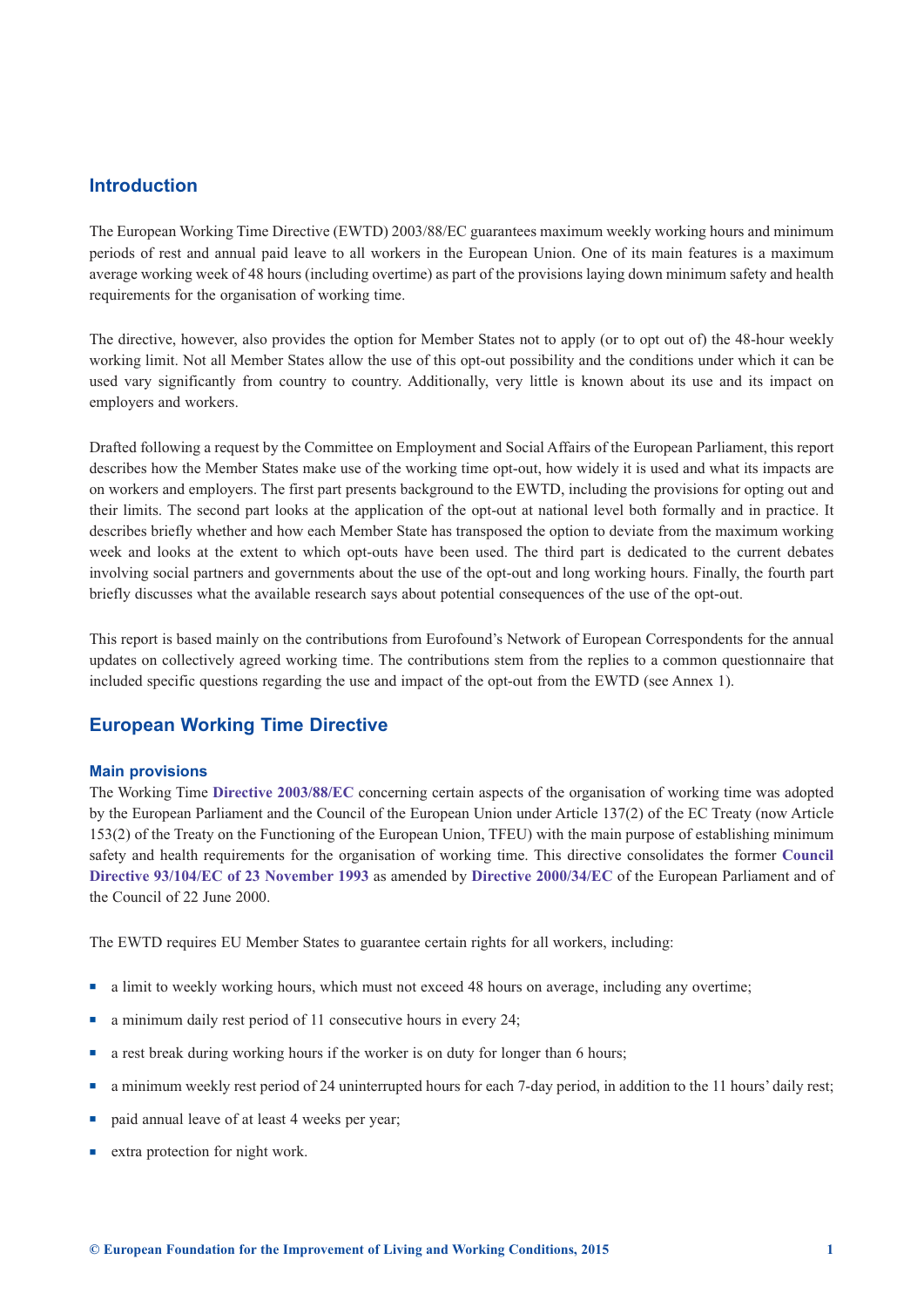The EWTD, built on a legal foundation focused on 'safety and health', is a very important element of the EU's social policy acquis. The directive must be understood as being firmly embedded in a wide range of international standards and fundamental rights, including conventions of the International Labour Organization (ILO), the European Social Charter, the Charter of Fundamental Rights of the European Union, and so on, which are very much interdependent.

The fact that all workers in the EU are entitled to certain limits to working hours has been clearly inscribed in the **[Charter of Fundamental Rights of the European Union](http://eur-lex.europa.eu/legal-content/EN/TXT/?uri=uriserv:OJ.C_.2012.326.01.0391.01.ENG)**, which became legally binding in December 2009 with the Lisbon Treaty. Article 31 (paragraphs 1 and 2) of the Charter provides for 'fair and just working conditions', including that:

- <sup>n</sup> 'every worker has the right to working conditions which respect his or her health, safety and dignity';
- <sup>n</sup> 'every worker has the right to limitation of maximum working hours, to daily and weekly rest periods and to an annual period of paid leave.'

Attention must also be paid to the so-called 'horizontal clauses', in particular the gender mainstreaming clause (Article 8, TFEU) and the social clause (Article 9, TFEU) which are to be read in conjunction with the overall social objectives of the Union enshrined in Article 3 of the Treaty on European Union (TEU). That means that in defining and implementing its social policies and activities the EU must consider all those aspects, including social progress and a high level of protection.

Additionally, the European Union Court of Justice (ECJ) has already recognised in several instances (cases such as Dellas, case C-14/04, BECTU, case C-173/99, Wippel, case C-313/02, among others) that the directive's provisions concerning maximum working time, paid annual leave and minimum rest periods 'constitute rules of Community social law of particular importance, from which every worker must benefit as a minimum requirement necessary to ensure protection of his safety and health'.

#### **Opting out of the EWTD**

Despite being of general application in the EU, the EWTD refers to some situations and conditions under which its requirements for working hours, rest, annual leave, periods of reference, and so on, can be deviated from. These provisions are generically known as derogations and, in relation to the EWTD, can take essentially three different shapes.

First, there are derogations related to specific roles such as managing executives or others with autonomous decisionmaking powers, specific activities or situations (for example, activities requiring a permanent presence such as security/surveillance, press, radio or television), shifts and split work, and doctors in training. These are covered in Article 17 of the EWTD and include the possibility to derogate from the maximum weekly working time of 48 hours. This means that, for example, if the Member States opt for this derogation, self-employed workers are not covered by the right to the limit to weekly working hours.

Secondly, there are derogations by means of collective agreements, which means that employers and workers' representatives (or representative organisations) can deviate from most of the EWTD provisions (including rest periods and annual paid leave) except for the provision on the maximum weekly working time of 48 hours established in Article 6 of the directive.

Finally, Article 22, paragraph 1 of the directive (see text box below), determines that, under certain conditions, Member States can decide to allow the non-application of the weekly maximum of 48 hours provided that the principle of protection of workers' health and safety is guaranteed and there is an agreement between the employer and the worker concerned. This possibility was already available in Article 18, paragraph (b)(i) of Directive 93/104/EC, and should have been reviewed before 23 November 2003 (together with other provisions of the directive).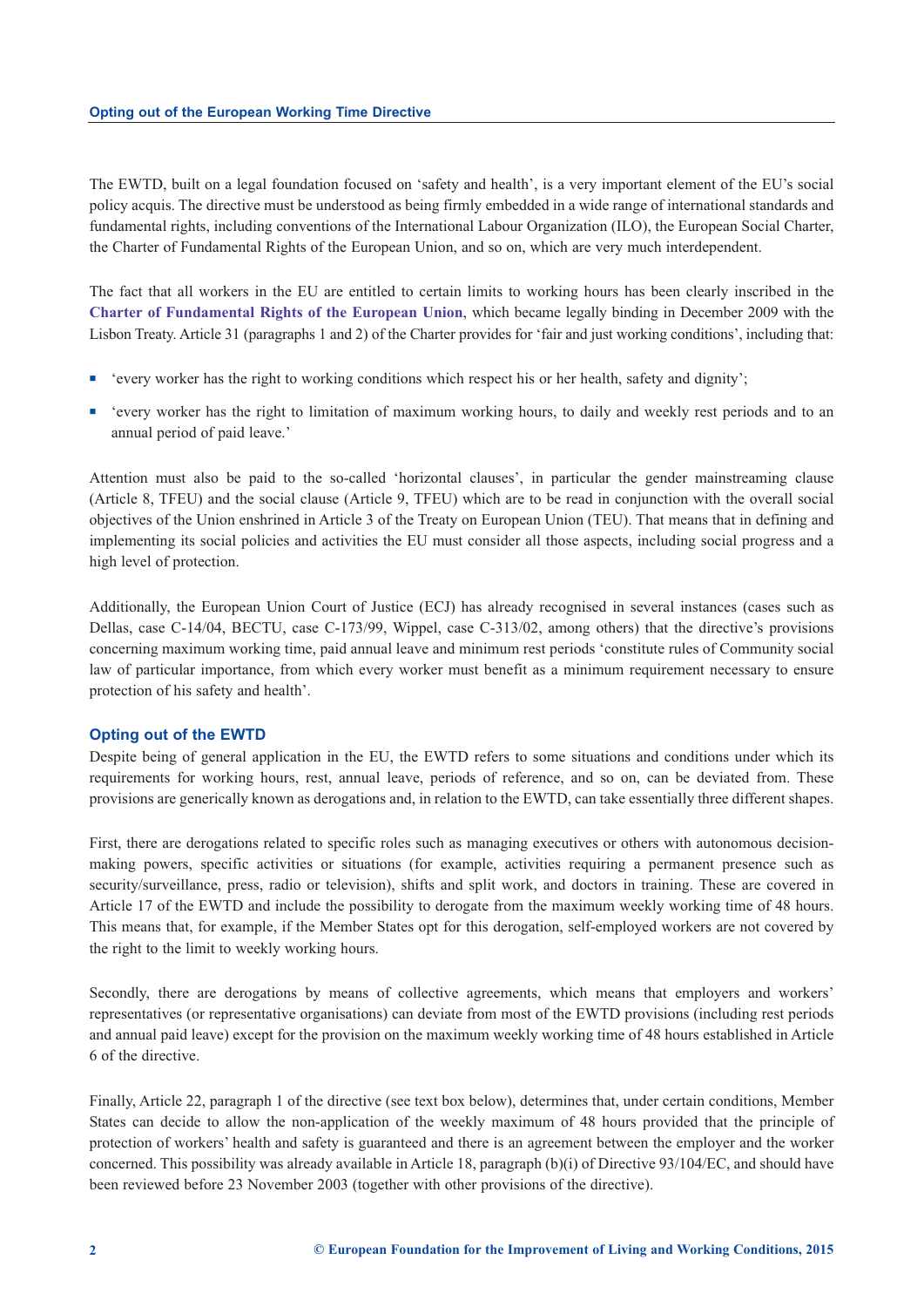## **Article 22(1) of the EWTD**

A Member State shall have the option not to apply Article 6 [maximum weekly working time], while respecting the general principles of the protection of the safety and health of workers, and provided it takes the necessary measures to ensure that:

- (a) no employer requires a worker to work more than 48 hours over a seven-day period, calculated as an average for the reference period referred to in Article 16(b), unless he has first obtained the worker's agreement to perform such work;
- (b) no worker is subjected to any detriment by his employer because he is not willing to give his agreement to perform such work;
- (c) the employer keeps up-to-date records of all workers who carry out such work;
- (d) the records are placed at the disposal of the competent authorities, which may, for reasons connected with the safety and/or health of workers, prohibit or restrict the possibility of exceeding the maximum weekly working hours;
- (e) the employer provides the competent authorities at their request with information on cases in which agreement has been given by workers to perform work exceeding 48 hours over a period of seven days, calculated as an average for the reference period referred to in Article 16(b).

The opt-out contained in Article 22, paragraph 1, is only applicable in relation to the maximum weekly working time (in Article 6), and not to other provisions of the directive such as minimum daily and weekly rest, paid annual leave, and limitation of night and shift work.

#### **Limits to the opt-out**

The directive does not provide explicit limits on the hours workers who opted out can agree to work; nor does it set limits on the period of time over which the opt-out will be effective. Apparently, workers can agree on working a virtually unlimited number of hours and for an unlimited period of time. However, there are two implicit limits, as identified in the European Commission Staff Working Paper about the EWTD (European Commission, 2010a). The first is that working hours cannot exceed 78 hours per week. This maximum results from the application of the minimum periods of daily and weekly rest (90 hours = 11 hours x 5 days + 35 hours of weekly rest or 11 hours x 6 days + minimum of 24 hours of rest) when deducted from the 168 hours in a week. In fact, the European Commission acknowledged this as a problem and in its 2004 proposal to amend the current directive proposed an absolute maximum limit (European Commission, 2004). The proposal suggested that 'no worker works more than sixty-five hours in any one week, unless the collective agreement or agreement between the social partners provides otherwise'.

The second extremely important implicit limit concerns the respect for the general principles of the safety and health of workers. Article 22 states that the competent authorities may 'for reasons connected with the safety and/or health of workers, prohibit or restrict the possibility of exceeding the maximum weekly working hours'. The reasons connected with the safety and/or health of workers under which the opt-out can be forbidden remain to be concretely defined but in its paper the Commission asks 'whether allowing opted-out workers to work up to 78 hours per week, on average, for a prolonged time could be compatible with the health and safety principles underlying the Directive' (European Commission, 2010a).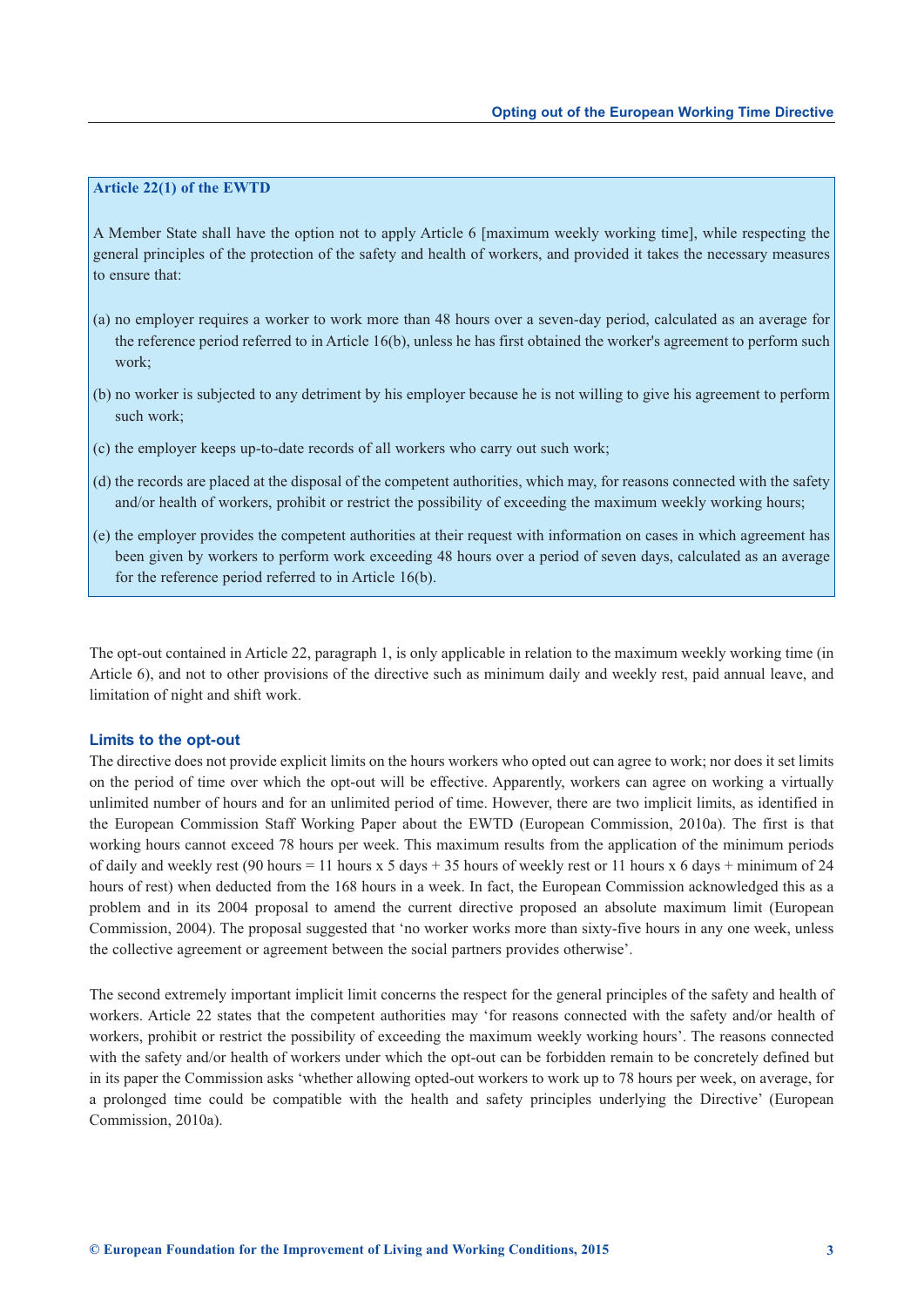Further, the directive does not indicate whether the limits of working time and rest periods should be applied per worker or per contract. If the limits are applied per worker, that would mean that the total number of hours worked by a worker, regardless of the number of employers he or she works for, must respect the directive's provisions. If they were set per contract, the limits would be applicable to each employment relationship separately, regardless of the total number of hours worked. In practice, if the limits to the opt-out are set per contract, there might be situations in which workers can work well beyond the maximum set in the directive itself (European Commission, 2010a). A similar problem takes place with the application of the opt-out: should the opt-out provisions be applicable to the worker, covering all the employment relationships he or she might have, or to each employment contract separately?

In that respect, the provisions in place in the Member States vary. In Malta, Latvia, Poland, Slovakia and Spain, for example, the application of the opt-out takes into consideration each employment contract, which means that in practice workers may accumulate opt-outs above the implicit limits contained in the EWTD. By contrast, the provisions in Bulgaria, Germany, Hungary and the United Kingdom tend to be more protective as the total number of hours worked per worker has to comply with the directive independently of the number of jobs they might have. In **Latvia**, for example, it is possible for agreed working time to exceed 40 hours and even 48 hours, if workers have concluded fulltime, or even part-time, employment contracts with several employers. Latvian labour law does not prohibit employment with several employees and does not restrict the accumulated working time. As a consequence, the reporting of total working time is not a requirement, except for young workers (for example, the labour law establishes that the time spent on studies and work shall be summed and may not exceed 7 hours a day and 35 hours a week for those under 18). It is therefore not possible for employers and inspection authorities to know how many working hours are agreed in different individual employment contracts.

All things considered, it seems that there are also strong arguments to support an application of the directive, and therefore of the opt-out, in absolute terms. This means that, if allowed, the opt-out should apply to the worker, taking into account all the hours worked in all his or her jobs, and not to the different employment contracts separately. First, the Charter of Fundamental Rights, which is legally binding, refers to workers and not employment relationships. Long working hours accumulated in different jobs might have serious negative impacts on the safety and health of workers whereas employment relationships are 'immune' to safety and health issues. Second, a qualified or per-contract application would attribute all the responsibility to the individual, who could inadvertently end up working very long hours and disregarding his or her own safety and health. Who keeps track of all situations and informs workers that they might be harming themselves by opting out of the EWTD in their various jobs? Self-motivation may be important to explain long working hours but external factors such as work schedules, financial rewards, career opportunities and market competition can also force people to work above the limits advisable for their safety and health.

#### **Opt-out provisions in the EU Member States**

The EU Member States can be divided into three groups according to the use of the opt-out under Article 22(1) of the EWTD (referred to as individual opt-out or just opt-out hereafter). There is a group of five countries where the individual opt-out can be used irrespective of the sector of activity or occupation and a group of 11 countries where the opt-out can (or could) be used only in certain sectors or occupations. The remaining countries do not allow the use of the opt-out (Figure 1).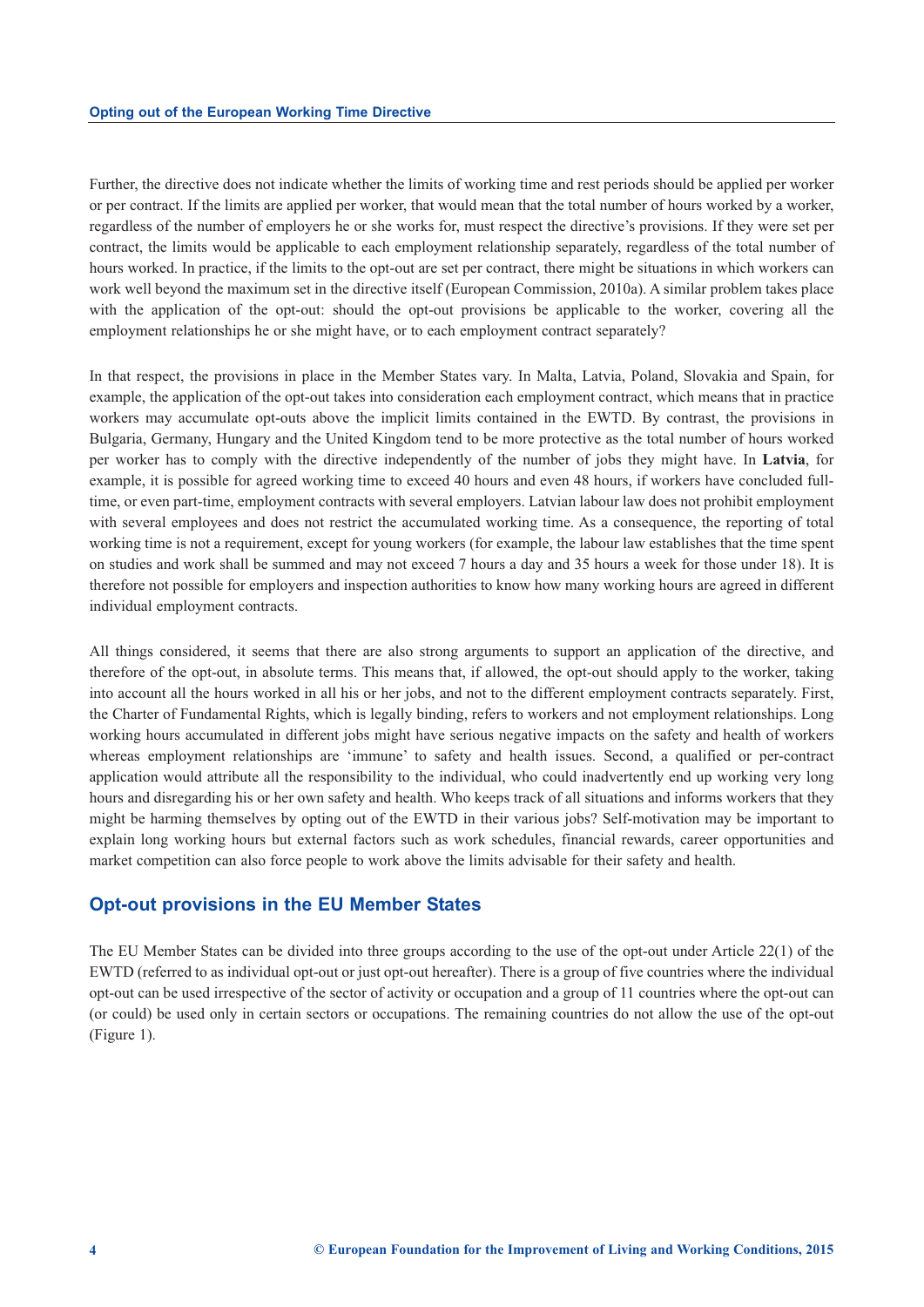

<span id="page-10-0"></span>Figure 1: *Use of the EWTD Article 22 opt-out by the EU Member States*

Source: *Eurofound's Network of European Correspondents; information as of January 2015*

The following sections describe the opt-out provisions in all the EU Member States as of the beginning of 2015. A table summarising the main elements of those national provisions can be found in Annex 2.

## **Opt-out provisions**

#### *General use of the opt-out*

The five EU Member States that allow the use of the opt-out, irrespective of the sector of activity or occupation, are Bulgaria, Cyprus, Estonia, Malta and the United Kingdom. The main requirements for the application of the individual opt-outs in these countries follow very closely the conditions defined in points a) to e) of Article 22 of the EWTD (see text box above) and are described briefly here.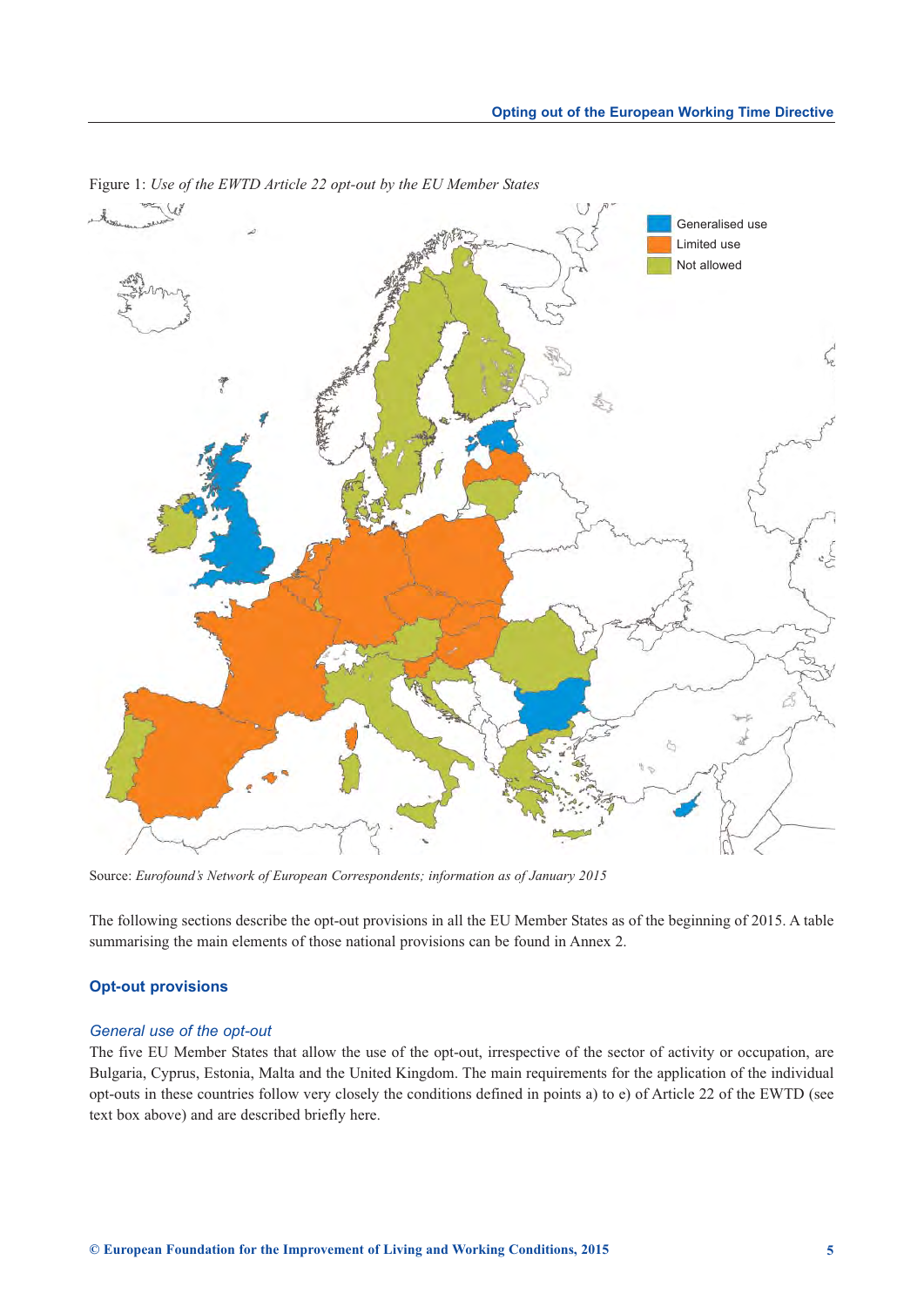**Bulgaria** harmonised its labour legislation before entry into the EU in 2007. The transposition of the EWTD was one of the major changes adopted at the time. The country's stance regarding this transposition was established after discussions in a tripartite working group. The main motivation of the government (which was preserved during the subsequent discussions concerning the eventual revision of the directive in 2007, 2008 and 2009) is that the opt-out allows workers to work more hours if they wish to further their economic interests. Article 113 of the Labour Code stipulates that the maximum hours of work under an employment contract for additional work, along with the duration of working time in the main employment relationship cannot be more than 40 hours per week for workers under 18 years of age and 48 hours per week for workers over 18. Where there is written consent, workers can work more than 48 hours (or 40 hours for those under 18). In all cases, the total hours of work may not infringe the uninterrupted minimum daily and weekly rest periods established by the Labour Code.

In **Cyprus**, Article 7.4 of Law 63(I)/2002 allows for use of the individual opt-out but subject to the general principles of the protection of health and safety of workers. In particular, it states that any of the first three sections of Article  $7$ maximum working week, mode of calculation, and reference period – which are subject to the general principles of the protection of health and safety of workers, may not apply under the following five conditions:

- $\blacksquare$  the worker consents to perform the work concerned;
- $\blacksquare$  the worker is not subjected to any adverse consequences by his/her employer if he/she does not agree to perform such work;
- n the employer keeps up-to-date records of all workers engaged in such work;
- <sup>n</sup> the records are placed at the disposal of the competent authority (Department of Labour Relations of the Ministry of Labour, Welfare and Social Insurance) which may prohibit or restrict the possibility of exceeding the maximum weekly working hours for reasons of the health and/or safety of the workers;
- <sup>n</sup> the employer provides the competent authority at its request with information regarding the consent of the workers.

In relation to a worker's consent, the law does not explicitly state that there should be written consent. However, according to the provisions of Article 20d of the same regulation, inspectors can have access to the records that are related to the organisation of working time at any time and can ask for any relevant proof. It can be assumed that 'records' mean those in written form.

In **Estonia**, according to the Employment Contracts Act (2009) Article 46, it is possible to opt out and not apply the limit on working time. In general, working time shall not exceed on average 48 hours per week over a calculation period of up to four months. However, an employer and employee may agree on longer working hours than the 48 hours. The working time must not exceed 52 hours on average per week over a reference period of four months. The same regulation establishes that the agreement must not be detrimental to the employee's health and safety.

The employee may cancel the agreement at any time, notifying the employer two weeks in advance. An employee has the right to refuse to work overtime on the basis of this agreement, and the labour inspectorate has the right to prohibit or limit overtime work if the employer fails to fulfil the conditions, including if the agreement is detrimental to the employee's health and safety. The employer shall keep separate accounts of employees working on the basis of this agreement and submit these to the labour inspector and the employees' representatives at their request.

In **Malta**, there is provision to exceed the 48-hour weekly working limit. Regulation 20 of the Organisation of Working Time Regulations (2003) states that 'no worker shall be required to work more than forty eight hours over a seven-day period … unless the employer has first obtained the worker's agreement to perform such work'. The regulation covers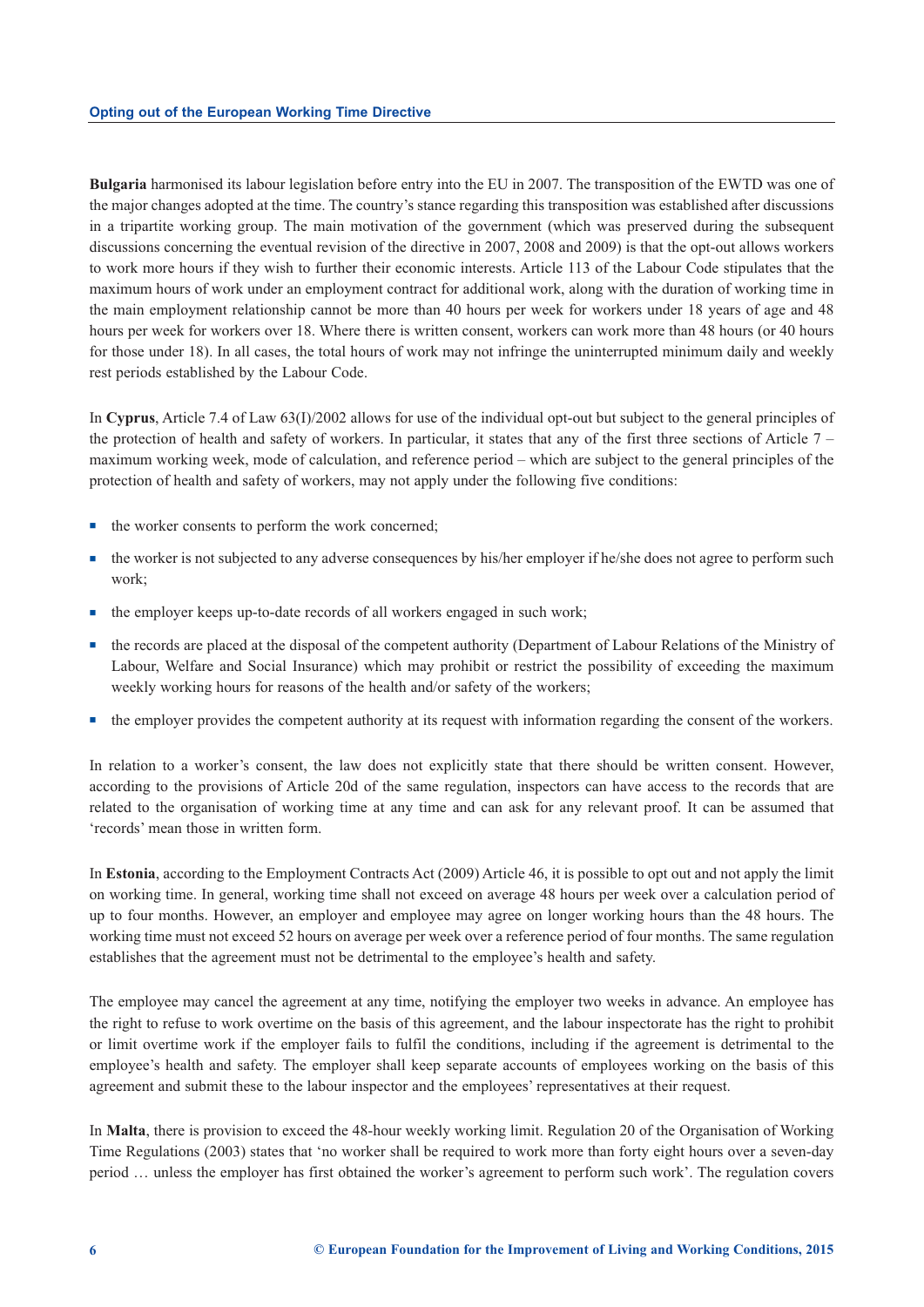the whole economy, applying to all workers in all sectors of activity. It states that employees who do not agree to perform such work shall not be subjected to any disadvantage by the employers. The employer is obliged to keep updated records of workers working more than 48 hours and to place such records at the disposal of the Director of the Department for Industrial and Employment Relations. The director has the right to prohibit or restrict the possibility of exceeding the maximum weekly working hours for reasons of workers' health and safety. There is consensus among the major political parties and social partners in Malta that the opt-out clause in the EWTD should be retained.

In the **United Kingdom**, workers aged 18 and over can choose to opt out of the 48-hour week, either indefinitely or for a limited period. The opt-out must be voluntary and in writing. It cannot be contained in an agreement which covers the whole workforce. Employers can ask individual workers if they would be willing to sign the opt-out. Workers cannot be dismissed or treated unfairly (for example, refused promotion) for refusing to sign an opt-out agreement. A worker can cancel their opt-out agreement whenever they want (giving their employer at least seven days' notice), even if it is part of their employment contract (UK Government, 2015a).

For some specific types of workers the opt-out cannot be invoked. Employers must not allow the following staff to opt out:

- **n** workers on ships or boats;
- airline staff;
- <sup>n</sup> workers in the road transport industry, such as delivery drivers (except for drivers of vehicles under 3.5 tons using Great Britain's domestic drivers' hours rules (UK Government, 2015b);
- n other staff who travel in and operate vehicles covered by EU rules on drivers' hours, such as bus conductors;
- security guards on vehicles carrying high-value goods.

#### *Restricted use of the opt-out*

The countries where the use of the opt-out is (or was) possible only in certain sectors or for certain occupations are Belgium, the Czech Republic, France, Germany, Hungary, Latvia, the Netherlands, Poland, Slovakia, Slovenia and Spain. The common feature in these countries is that most of the opt-out provisions cover only the health and/or emergency sectors (or typical occupations of those sectors, such as doctors, nurses and firefighters) or are related to jobs demanding a significant amount of on-call time.

The situation in most of these countries has not changed significantly in recent years. The Czech Republic and Spain are the exceptions. The provisions for the individual opt-out in these two countries were provisional and have expired in the meantime.

The main provisions and circumstances under which the individual opt-outs can (or could, in the case of the Czech Republic and Spain) be resorted to in this group of Member States are described briefly below.

In 2009, the European Commission criticised **Belgium** for the fact that medical professionals were excluded from the working time provisions in the labour law. In response, the Law of 12 December 2010 was passed. It regulates the working time of doctors, dentists, veterinarians, candidate doctors in training, candidate trainee dentists and student interns. For these groups there is now a maximum working time of 48 hours per week on average over a period of 13 weeks. The working hours in any given week cannot exceed 60 hours. Workers in the above-mentioned occupations should also never work more than 24 consecutive hours. Exceptions are allowed only in cases of force majeure. If an employee has worked more than 12 consecutive hours, he or she must rest at least 12 hours before returning to work.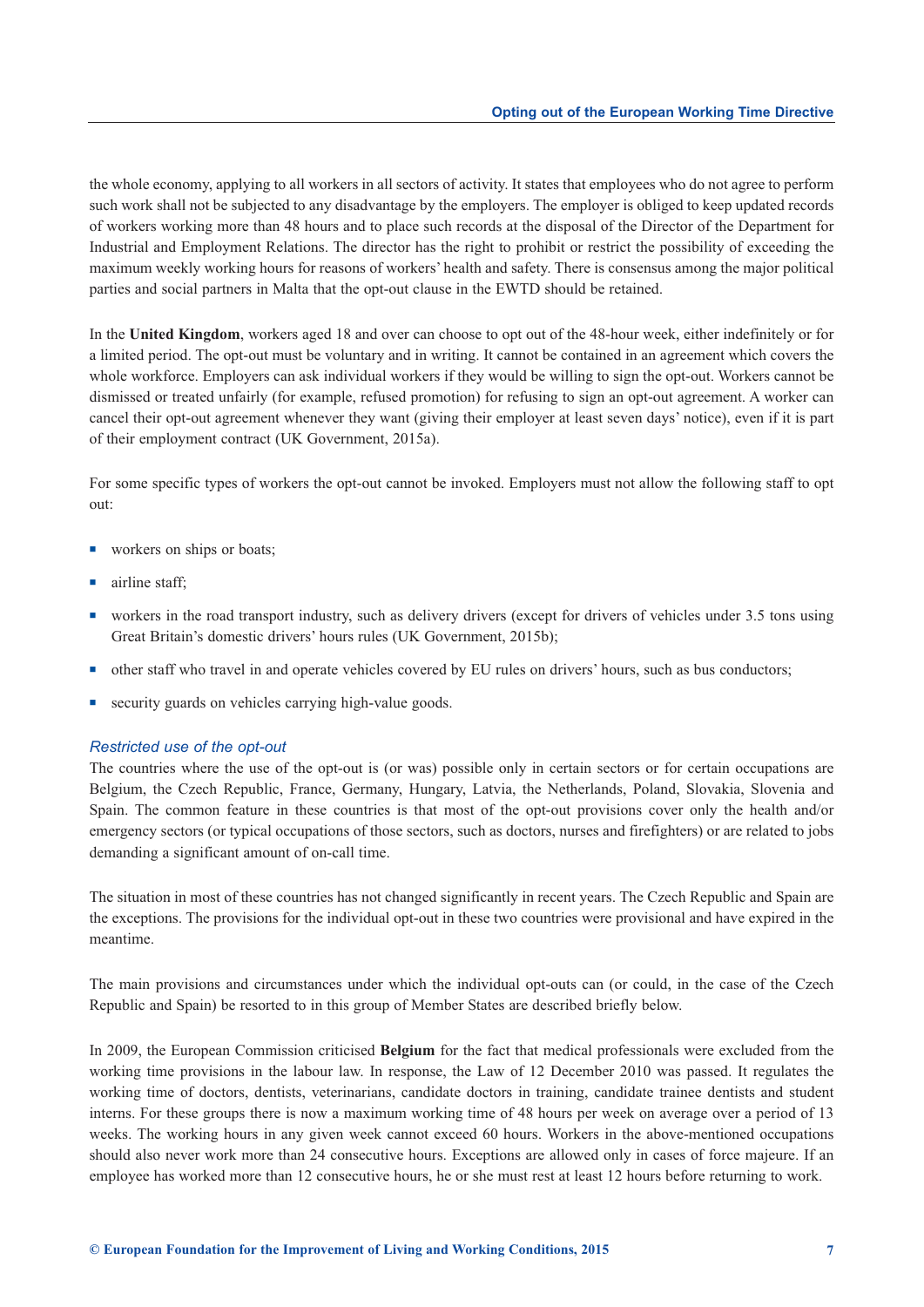The very specific possibility of individual opting-out in the Belgian context is that employers may conclude individual agreements with workers to perform duties outside the 48-hour maximum working week, on a voluntary basis. The written agreement must include the wage premium for the additional services, which cannot exceed 12 hours per week. The employers are obliged to keep records of these agreements for five years in the premises and make them available to the labour inspectorate. The employee may refuse at any time to take on the additional work and cannot be treated detrimentally for doing so. In the public sector, a comparable ruling exists for employees of emergency posts (medical staff and firefighters). The individual opt-out is possible for a maximum 10 hours above the 38-hour maximum and in very particular cases with a possible maximum of 52 hours.

In the **Czech Republic**, the derogation from the EWTD as per its Article 22 was applied temporarily, from October 2008 to December 2013, to medical staff in the healthcare sector. An extension of the 48-hour weekly working limit was allowed by Article 93a of the Labour Code (Act No. 262/2006, as amended by Act No. 294/2008), which stipulated that employees in healthcare facilities with continuous operation could agree with employers on a higher number of overtime hours than what would correspond to the normal statutory limit. The reason for the derogation was the shortage of medical staff. In addition to the conditions that result from Article 22 of the EWTD, the Labour Code stipulated the maximum number of overtime hours above the statutory weekly limit, that is on average 8 hours per week (12 hours per week in the case of emergency medical services) within a compensatory period of 26 successive weeks, unless a collective agreement extended this period to the maximum of 52 successive weeks. The agreement between an employer and an employee on the extension of overtime hours had to be concluded in writing, could not be concluded during the first 12 weeks from the date of commencement of the employment relationship, could not be agreed for a period longer than 52 consecutive weeks, and could be cancelled with immediate effect, even without stating any reason, within a period of 12 weeks from its conclusion. The agreement could be terminated later on any grounds or without stating any reason with a notice period of two months, unless a shorter notice period had been agreed (the same notice period had to be agreed both for the employer and for the employee). The temporary derogation was not extended. The Ministry of Health formally forbade all illegal practices by ensuring that the legal framework corresponds to the European legislation.

The information available regarding **France** is rather scarce. The opt-out has been implemented in a very limited fashion and through scattered pieces of legislation (the Commission working paper of 2010 refers to Decree No. 2002-1421 of 6 December 2002 and following ones, and the Decree of 30 April 2003). The current situation allows excess hours to be worked on a voluntary basis by doctors and pharmacists in public health services, but there is not always a legal requirement of individual consent in advance.

In **Germany**, according to the Working Time Act (Arbeitszeitgesetz), 8 hours of work per day are the standard. The act, however, allows working hours to be temporarily extended up to a maximum of 10 hours a day, if within 6 months, or 24 weeks, an average of 8 hours a day is not exceeded. This possibility existed even before the EWTD came into force; there has been no recent change to the Working Time Act in this respect. The opt-out is subject to regulation by collective agreement or works council agreement or, in the absence of an agreement, to approval by the labour inspectorate.

That means that the first condition for such deviations is the existence of a collective agreement that allows them in principle, and the second condition is the individual consent of the employee. There are various collective agreements in the public sector and most notably in healthcare which provide for deviations under the conditions described above. Usually, an upper limit is set above which no deviation is possible. For example, the general framework agreement for the public service – special section for hospitals (Tarifvertrag öffentlicher Dienst, TVöD – Besonderer Teil Krankenhäuser, BT-K) allows a maximum working week for hospital doctors of 54 and 58 hours, respectively, depending on the workload involved in their position.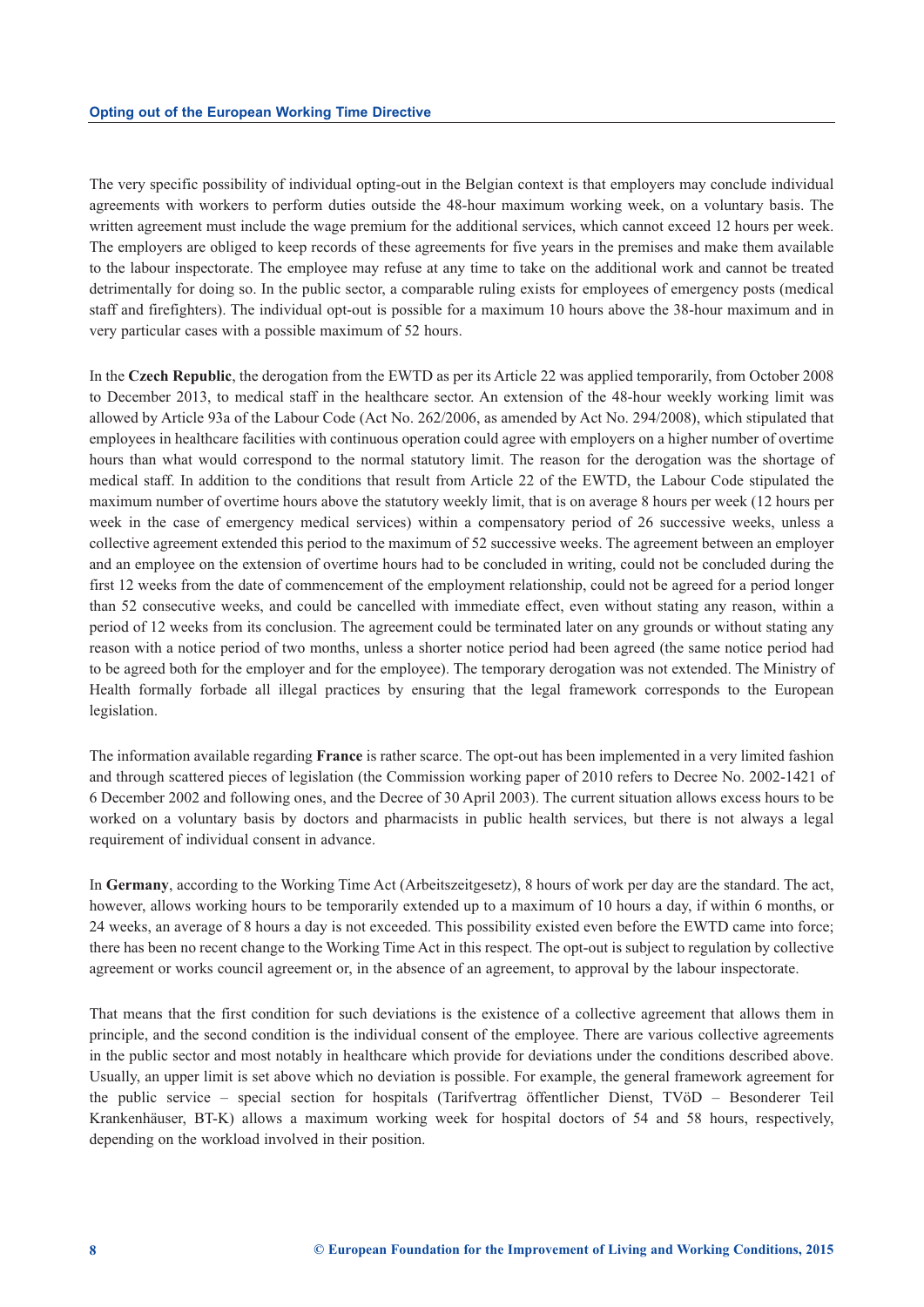Public civil servants (Beamte) are not covered by the Working Time Act but by the respective laws regulating their working time (Arbeitszeitverordnung) at federal (Bund) or the federal state level (Länder). The provisions concerning deviations for civil servants with a substantial amount of on-call work, however, are similar to the Working Time Act. The individual consent of the civil servant is equally imperative and there is also an upper limit which, for example, at federal level, is set at 54 hours per week. As most firefighters are public civil servants they also fall under these provisions.

In **Hungary**, the functioning of the healthcare system has long been hampered by a shortage of qualified personnel. Consequently, the government and the parliament decided to derogate from the 48-hour weekly working time limit of the EWTD as long ago as 2003. The modifications have confirmed the opt-out clauses while fine-tuning the legislation's wording to align it fully with the EWTD, the relevant European judgements and the new Labour Code (Act 1 of 2012).

Healthcare workers may undertake extra work above the normal weekly 40 hours or maximum average of 48 hours. This voluntary extra work can take the form of on-call time or 'ordinary' overtime. During the on-call time health workers only perform duties which are necessary for the smooth functioning of the healthcare institutions or cannot be delayed until the beginning of the regular working hours the following day. The on-call time is considered as working time – in other words, both the time of the actual medical activities and the time when the worker is ready and prepared to undertake these activities whenever requested. During ordinary overtime, which is much less frequently used in the healthcare sector, health workers perform the same medical activities as during normal working hours.

Extra work should not exceed 12 hours per week on average, or 24 hours per week, if the extra work covers exclusively performing on-call medical duties during on-call time. In practice, this means that normal working hours plus on-call time plus additional ordinary overtime together cannot exceed 60 hours a week, or 72 hours if the worker performs exclusively on-call duties during on-call time. Medical on-call time and ordinary overtime together should not exceed 416 hours a year (taking into consideration 40 working hours per week as the basis).

The requirements for the use of the opt-out in the Hungarian healthcare sector follow those set in Article 22 of the EWTD, including that:

- n the healthcare workers cannot be forced to undertake extra work;
- worker and employer have to conclude a written agreement for the extra work;
- n the agreement can be concluded for an indefinite period;
- the employer has to keep records of the extra work performed;
- n the healthcare state administration may prohibit or restrict work above 48 hours per week due to professional reasons.

In **Latvia**, the Medical Treatment law, adopted on 12 June 1997, was amended on 18 April 2009 to set forth specific regulations regarding working time extension for medical practitioners. The latest amendments, on 21 June 2012, specify that these norms are applicable also to non-medical emergency service team members. The opt-out is applied to ensure general access to medical treatment, upon the initiative of a medical practitioner or a medical treatment institution.

The law determines that the norms of employment relations are applicable to a medical practitioner insofar as it is not specified otherwise in the Medical Treatment law. This law allows the extension of normal working hours of a medical practitioner as long as they do not exceed 60 hours per week and 240 hours per month and the general principles of work safety and health protection are observed. Workers who do not agree with an extension of the normal working hours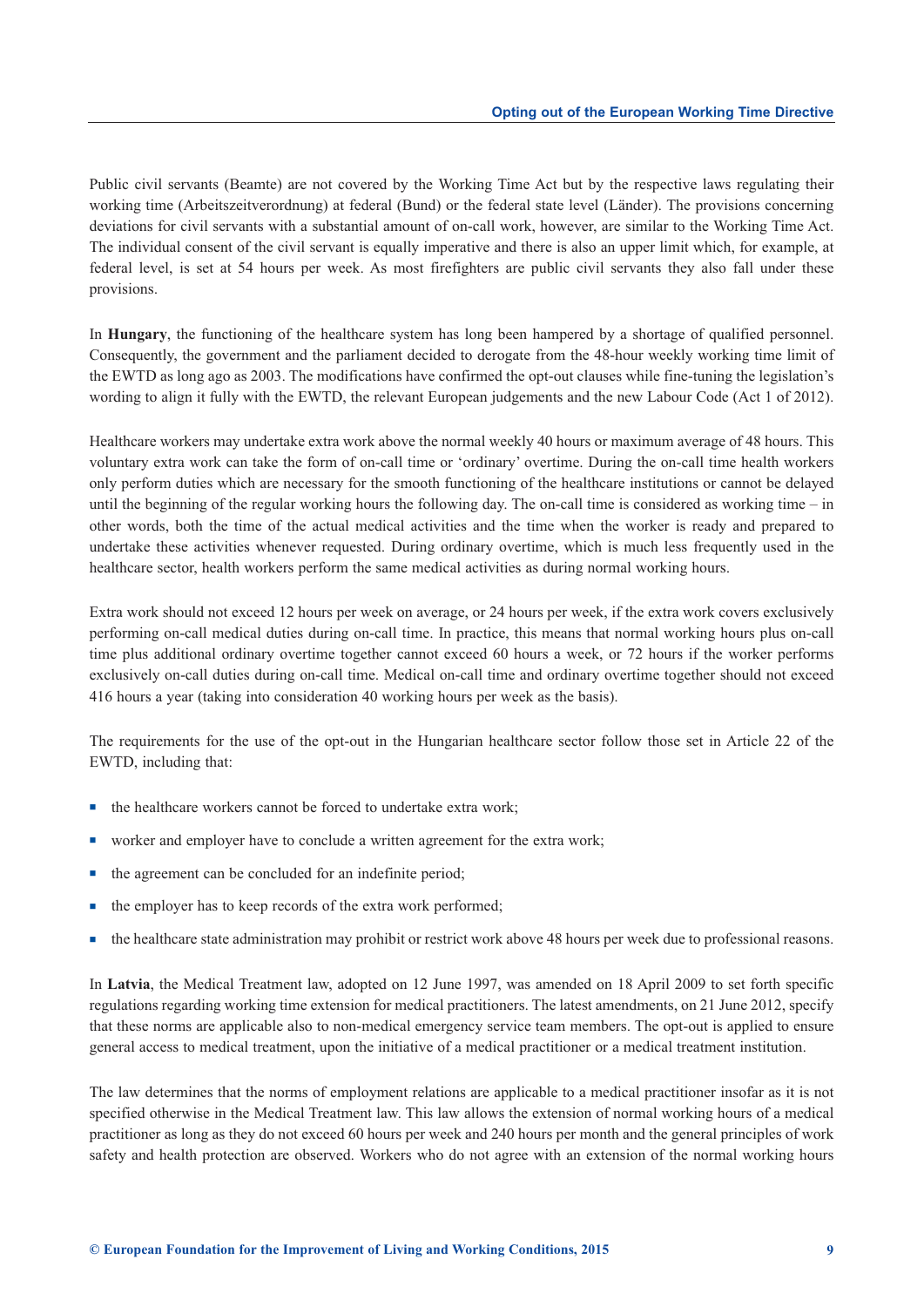cannot be penalised or unfavourably treated. The institution concerned must receive written consent for the extension of working hours from the workers, must keep records of these cases and must make all the related information available to the labour inspectorate.

In the **Netherlands**, the law amended in 2005 allows working beyond the legal maximum of 48 hours per week in jobs for which on-call time is important, such as health service workers or firefighters, by using the opt-out. Its use must comply with the following requirements:

- n only applicable to workers whose jobs involve on-call time;
- n required for continuity and quality of service provision;
- n cannot be avoided by a different organisation of work;
- <sup>n</sup> requires a collective agreement and the individual consent of the worker concerned;
- n applicable only where immediate compensatory rest is provided for any missed daily or weekly rests;
- maximum 60 hours per week including on-call time, averaged over 26 weeks.

In **Poland**, according to Article 96 of the Act on Medical Activities of 15 April 2011 (*Ustawa o działalnosci leczniczej*), workers in medical occupations can agree, in writing, to work more than 48 hours per week. Polish legislation follows the provisions of Article 22(1) of the EWTD as employers are not allowed to discriminate against employees for not agreeing to opt out (Article 96 point 4). Work which exceeds 48 hours per week must be remunerated in the same way as overtime (Article 96 point 7 of the Act on medical activities and Article 151(1) of the Labour Code).

In **Slovakia**, the opt-out is possible for healthcare workers. According to the Labour Code, where the EWTD is implemented, weekly working hours may be longer than 48 hours for employees in the healthcare sector. Overtime work for a healthcare employee may not exceed on average 16 hours per weeks in a period of at most four consecutive months (if the employer has not agreed a longer period with the employee representatives; in any case, at most 12 consecutive months). This implies that the maximum weekly working time of these employees can be 56 hours. Nevertheless, the total overtime work of healthcare workers must not exceed the allowed maximum 400 hours in a year.

In **Slovenia**, the opt-out is only used in the health sector. Article 41b of the Medical Services Act 2006 and Article 52 of the Health Services Act 2004 provide that a worker (including medical workers in hospitals or health centres) may work longer than the usual limit (48 hours per week, averaged over a reference period), if the employer has first obtained the worker's agreement. The protective conditions from Article 22(1) (a) to (e) of the EWTD appear to have been correctly transposed. The Health Services Act also specifies that the opt-out agreement should indicate the number of weekly overtime hours, and the period for which the opt-out remains valid. The opt-out is understood to be widely used within the Slovenian health sector, although no statistics are available. There have been no recent legislative changes regarding regulation of overtime work in the sector.

The 'Framework Statute of statutory staff in health services' (Law No. 55/2003) introduced a limited opt-out in **Spain**. It applied only to doctors and nurses in public health services, and only where necessary to ensure that on-call services could be provided. By request of a health centre or hospital, a worker could agree to work in excess of the maximum 48 hours in a week. The agreement should have been a freely given individual consent in writing of the worker concerned. An opted-out worker could not exceed the normal 48-hour limit by more than 150 hours in total per year (equivalent to a total working time of slightly over 51 hours per week, if averaged over 12 months). This provision was transitional as it was destined to expire 10 years later, in 2013 (as indicated in the sixth transitory provision of the Law).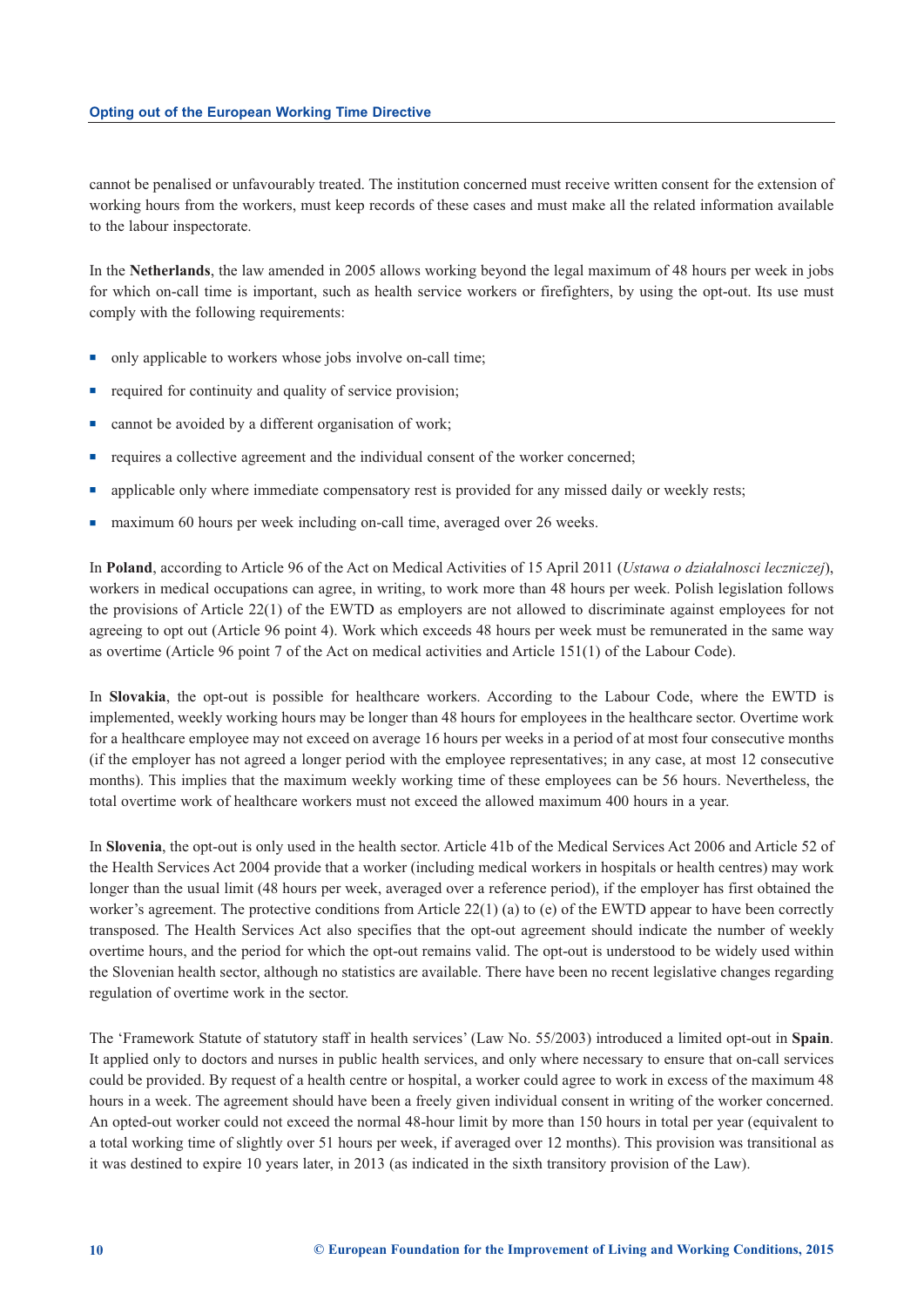Since December 2013, with the expiry of the transitional provision, the opt-out clause is no longer in force. This relatively recent change touches on a controversial issue among health professionals. The fact that the public health system is regulated by autonomous communities (at a regional level) as well as the organisational complexity of health centres concerning shifts and on-call work make it even more difficult to adapt to these new working time conditions (González Sánchez, 2014). In May 2014, the Medical Trade Union of Seville (Sindicato Médico de Sevilla) claimed that there was still a lack of regulatory definition regarding the working conditions of doctors working in 'reachable on-call' ('guardias localizadas') (Sindicato Médico de Sevilla, 2014).

#### *Opt-out not allowed*

Austria, Denmark, Finland, Greece, Ireland, Italy, Lithuania, Luxembourg, Portugal, Romania and Sweden are the countries which did not avail of the possibility to opt out from the weekly maximum of 48 hours. Croatia, which joined the EU in 2013, is now also part of the group. However, in practice, Austria could now be omitted from this group of Member States because of the introduction, in 2015, of opt-outs for hospital doctors.

A representative survey commissioned by the Austrian Medical Chamber, composed of 2,000 telephone interviews with hospital doctors and carried out in 2013 by the Institute for Empirical Social Studies, shows that the average weekly working time decreased from 59 hours in 2006 to 54 hours in 2012. A majority of respondents stated that they would like to have an average weekly working time of 42 hours. Moreover, 76% argued for a compulsory decrease of the limit of a single working period down to 25 consecutive hours.

The Hospital Working Time Act (Krankenanstalten Arbeitszeit Gesetz, KA-AZG), in place since 1 January 2015, temporarily introduced the opt-out for doctors working in hospitals in Austria. It implements an individual opt-out accompanied by a step-by-step reduction of the maximum working week to 48 hours until 2021. Until the end of 2017 the opt-out is limited by a maximum of 60 hours a week, and from 2018 to mid-2021 the opt-out clause will be reduced to a maximum of 55 hours a week. From mid-2021 there will be no opt-out clause any longer. Even though the working time of hospital doctors can then still amount to 72 hours in particular weeks, the average calculated over a four-month period has to be 48 hours. The reference period can be extended up to 52 weeks but this would require a works agreement at hospital level. The maximum duration of one working period will also be decreased in stages from 32 or 49 (on weekend inclusive stand-by) down to 25 hours.

#### **Extent of use of opt-out**

Now that the existing provisions for the individual opt-out in the Member States have been briefly described, it is important to assess to what extent they have been used in practice.

According to Article 22, paragraph 1, of the EWTD, the employers are supposed to keep up-to-date records of all workers who carry out such work and place them at the disposal of the competent authorities. This means that, in principle, it should be relatively simple to collect information about the number and main characteristics of the opt-out cases in each Member State. However, this is not the case. It is extremely difficult to find any publicly available data related to opt-outs in most Member States with such provisions.

The most notable exception is perhaps the United Kingdom, where data from the 2011 Workplace Employment Relations Study (WERS) outlines the use of the opt-out practice in the UK (BIS, 2013). In 32.4% of the surveyed workplaces there were at least some workers who had signed an opt-out agreement. In 15.6% of workplaces all employees had signed an opt-out agreement. The highest rates are found in construction, other business services, and transport and communication. In addition to data on the use of the opt-out, WERS also reports that some 11.5% of all employees surveyed usually worked more than 48 hours per week, with the highest rates in transport and communication, construction and education.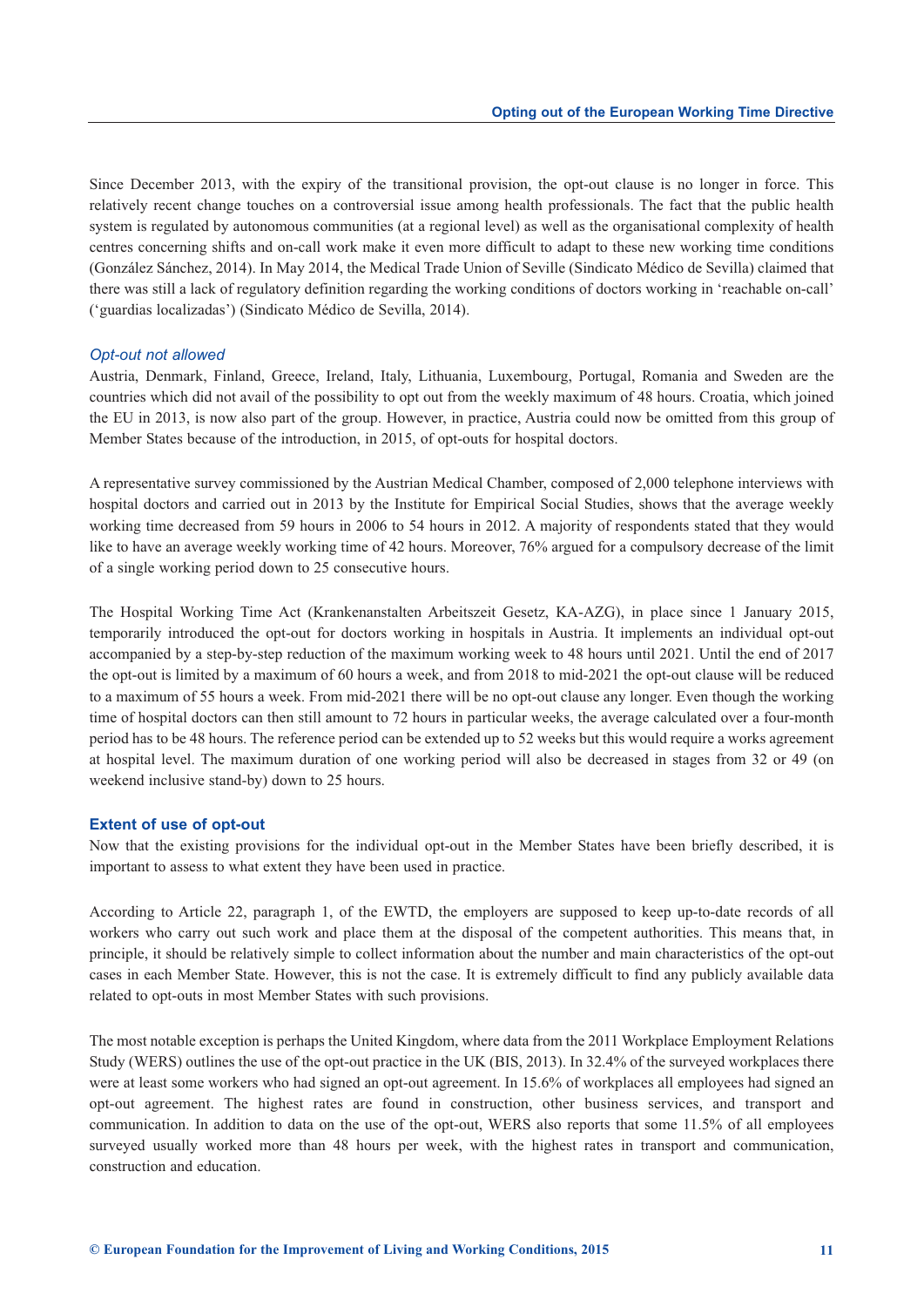A report published by the UK Department for Business, Innovation and Skills (BIS) in December 2014 into the impact of the EWTD on the UK labour market summarised a range of evidence relating to the working time regulations in the UK (BIS, 2014). It notes that Work–Life Balance Employer Surveys and other surveys indicate lower use of the opt-out than reported in WERS, though 'it is clear that many UK businesses use the opt-out'.

Data from Eurofound's fifth European Working Conditions Survey may shed some light on a potential relationship between the existence of opt-out provisions and the share of workers in the Member States declaring that they work more than 48 hours a week (Eurofound, 2012). Figure 2 depicts the share in each of the Member States, which are grouped by 'type of opt-out provisions', but the result is rather inconclusive. The median of the group of countries without the optout is, in fact, slightly lower than the other groups where provisions for opting out exist. Nevertheless, it is in Romania and Greece, where the opt-out is not allowed, that the shares of workers reporting that they work over 48 hours per week are also higher than everywhere else.





Source: *Fifth European Working Conditions Survey*

A potential relationship between opt-out provisions and a culture of long working hours does not emerge here, which seems to indicate that the roots of long working hours should perhaps be investigated within the context of work and working time organisation at the workplace level and even national traditions and customs, for example.

It is interesting to note that, according to Eurofound research on the institutional framework influencing how working time is regulated, in the countries with 'generalised use' of the opt-out the negotiations at company and individual levels are, beyond the national legislation, the most important determining factor for establishing workers' weekly working time (Eurofound, forthcoming). In the United Kingdom, at least, this means weaker or non-existent infrastructures for collective bargaining and therefore reduced bargaining power for the individual workers in relation to their working time (Barnard et al, 2004).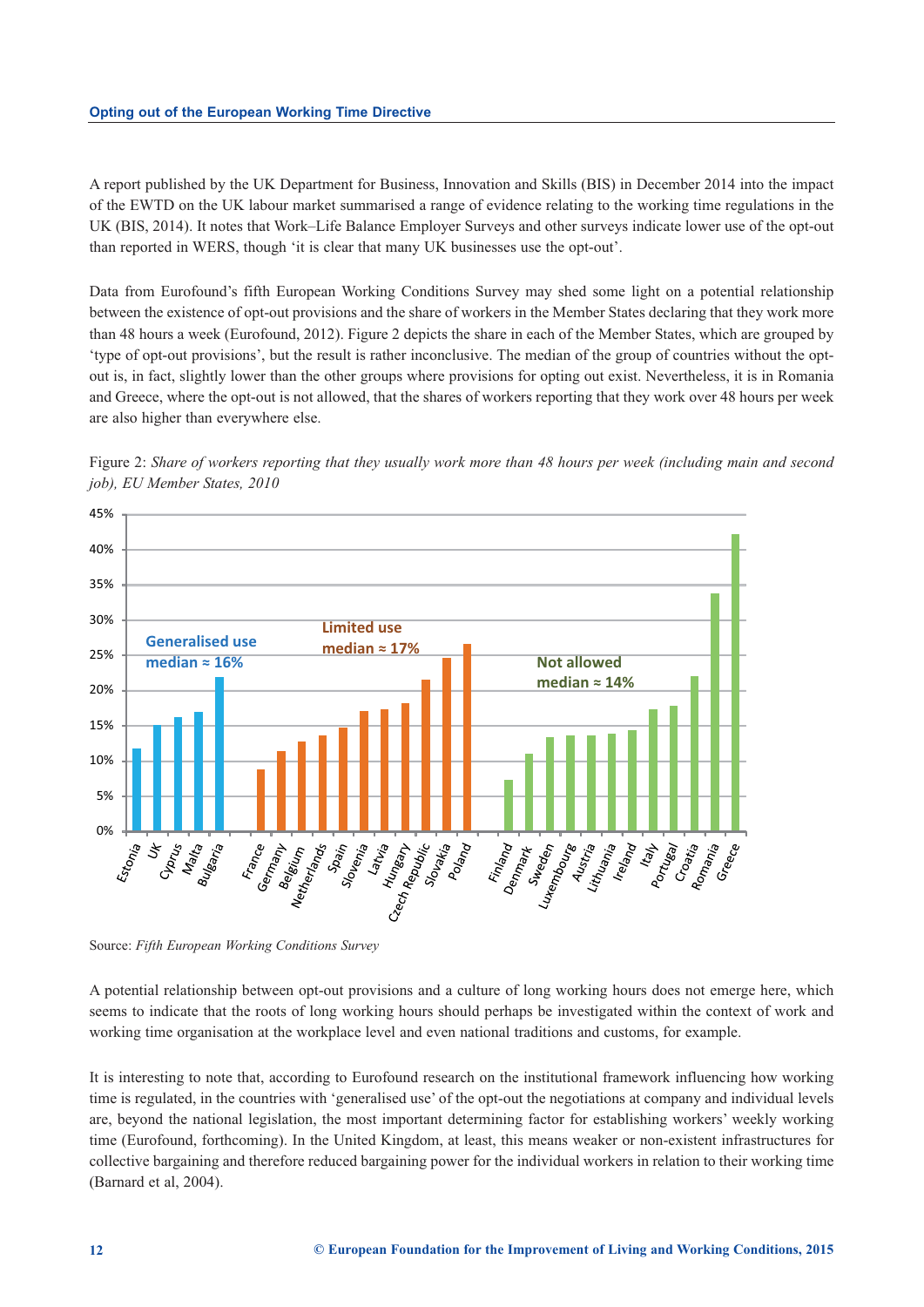#### **Compulsion and compliance**

The lack of information about the extent and characteristics of use of the opt-out and the doubts about where the boundary lines should be drawn prompts additional questions about the level of compliance with the established rules. Some of these questions relate to the conditions under which the agreements to opt out are signed. It is not certain that all those signing the agreements to opt out are doing so of their complete free will. According to a 2004 report by the BIS, in the **United Kingdom**, there have been claims of workers being pressured into signing the opt-out. The report refers to some examples.

- <sup>n</sup> Evidence provided by the Trades Union Congress (TUC) to the House of Lords EU Committee in 2004 suggested that approximately a quarter of those working long hours 'faced some kind of compulsion to sign the opt-out, although the evidence was based on "some quite limited polling"'.
- Some situations of employers pressuring individuals to opt out have been cited in Cambridge University research carried out for the European Commission; the case studies in the banking sector showed in some instances it was 'compulsory' for workers to sign the opt-out as it took the form of a clause of the employment contract offered to them.
- <sup>n</sup> A 2001 survey of workers' experiences of the Working Time Regulations found that '23 per cent of long hours workers who had not signed an opt-out said they had experienced employer pressure to work longer, around half of whom thought it was understood as a condition of working at their workplace'.
- <sup>n</sup> A 2004 survey by the Charted Institute of Personnel and Development (CIPD) found that 21% of those who had signed the opt-out 'felt a certain degree of employer compulsion, although this was based on a small sample' (BIS, 2014).

The labour inspectorate in **Slovenia** in its Annual Report for 2013 showed that the share of overtime work is increasing to a significantly greater extent than allowed by labour legislation. The main impacts of the derogations from the maximum 48 weekly hours are violations regarding recording, assignment and redistribution of overtime work at the last minute without written instructions. Some employees therefore work 50 or more hours of overtime per month. The Trade Union of Metal and Electrical Industry (SKEI) has also reported on the practice of some companies where employees work at least 56 hours a week, throughout the year, with the employers often failing to pay them for overtime work.

There is no evidence of whether similar situations are taking place in other Member States. In 2007, the Economic and Scientific Policy Department of the European Parliament drew attention to the fact that all the Member States infringed the EWTD in one way or another in relation to the legal provisions related to on-call work, including reference periods, rest periods and multiple contracts. At the time, the department suggested a more detailed analysis of the legislative situations in the Member States regarding the implementation of the EWTD (European Parliament, 2007). Similarly, the current lack of information about the level of compliance with the rules for use of the opt-out jeopardises a well-informed debate. In fact, it also raises questions about the adequacy of resources devoted to keeping track of and controlling the use of this important exception to the EWTD.

# **Debate on the opt-out and related matters**

In general, there are opposing perspectives in relation to the use of the opt-out and, in particular, to the individual agreement between employer and worker. On the one hand, some actors insist that employers need a degree of flexibility while individual workers should have a choice on their maximum working hours, and the opt-out allows both. On the other hand, some stakeholders see the individual opt-out as undermining the basic principle of the EWTD, the purpose of which is to protect the health and safety of workers and prevent the exploitation of individual workers' unequal bargaining position. This section briefly describes the main recent discussions and debates about the opt-out and related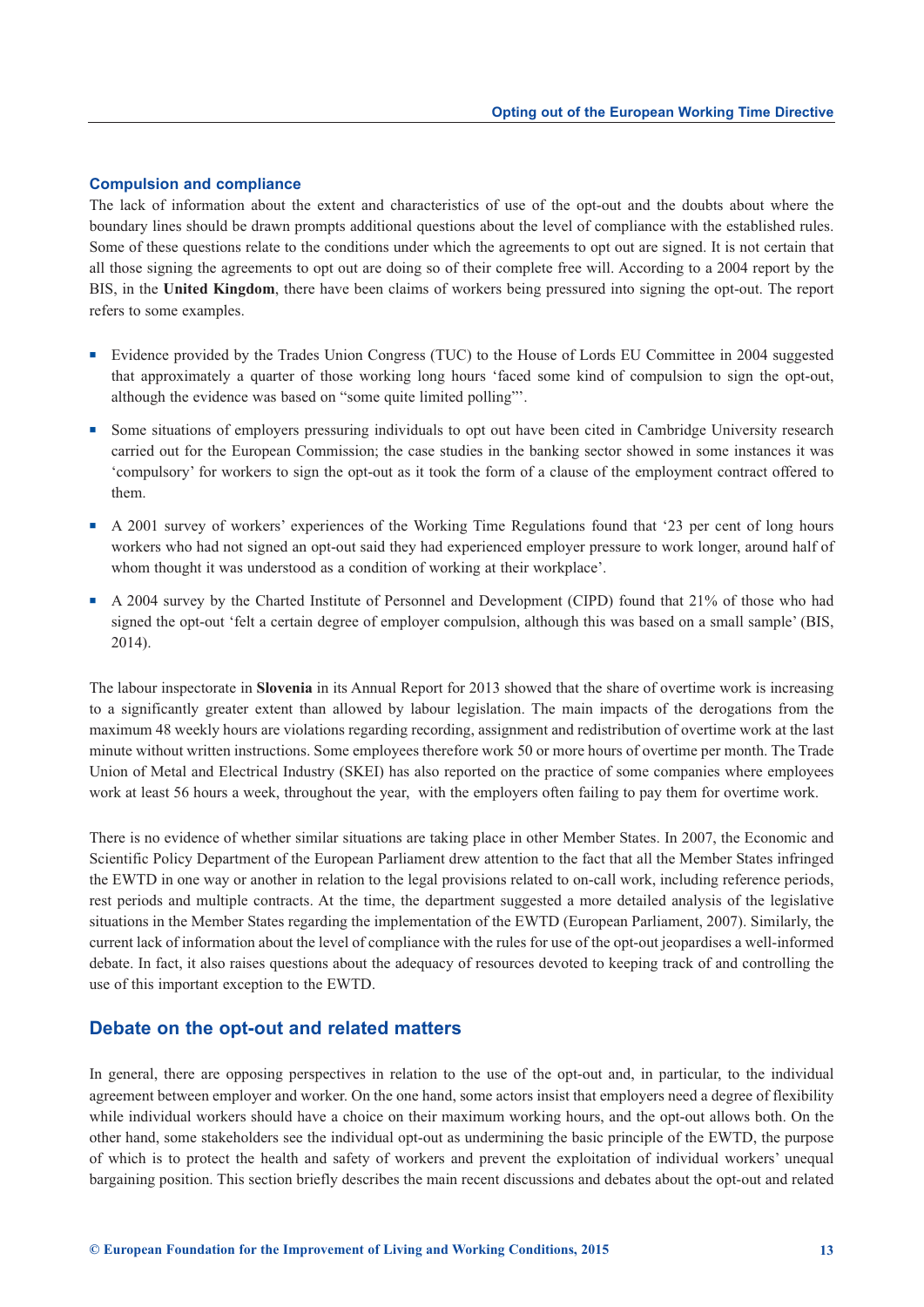<span id="page-19-0"></span>subjects. In fact, as will be shown, often the discussions are about long working hours and not specifically about opting out of the EWTD.

#### **Debates over the opt-out**

According to the information provided by Eurofound's Network of European Correspondents, some of the 12 countries that do not allow individual opt-outs from the regulations on the maximum weekly working time have ongoing issues or debates about the opt-out. In Croatia, the opt-out has been touched on in the context of wider discussions about reforms of national labour legislation. In the Czech Republic, France and Spain, discussions are taking place around the specificities of the health sector. Greece, Ireland and Italy have been referred by the European Commission to the ECJ for not complying with the EU rules on working time.

#### *Opt-outs in the framework of labour legislation overhaul*

In 2014, the **Croatian** government opened negotiations with the social partners on a new labour law. In relation to working time, the proposal was to apply a reference period of six months over which the average working time (including overtime) must not exceed 48 hours a week, with a weekly maximum of 56 hours. In addition, this reference period could be extended up to 12 months in collective agreements. The government also considered the possibility of regulating questions such as the redistribution of working hours, shifts and overtime by collective agreements and employment rules depending on the specifics of certain industries and professions.

The possibility to agree in writing to different arrangements of working time (opt-out) was also considered in these negotiations. The Croatian employers' representative organisations supported the government's push towards what was considered a greater liberalisation of working time. By contrast, the trade unions firmly opposed the idea of liberalisation of working hours and underlined that the provisions on working time are key provisions of the labour law in terms of harmonisation of obligations with family life and work. The workers' representatives pointed out the need to look at both sides of the employment relationship and not deem it an exclusive right of the employers to organise the work only according to their needs.

#### *Opting out in the health sector*

If the opt-out is used by institutions which have to find solutions to overcome staff shortages and guarantee a continuous provision of health services, the risks associated with working long hours can spill over from the medical staff to patients. Patients can suffer because of inadequate treatment due to mistakes and poor judgement by staff suffering from fatigue as a result of being asked to work more hours.

In the **Czech Republic**, debates over the derogations from the EWTD during 2014 focused on the expiry of the derogation in the healthcare sector as of 31 December 2013. The first months of 2014 showed that healthcare facilities were not prepared for the change in the organisation of working hours, in particular due to a lack of doctors and a lack of budget for new positions. There is evidence that the provision of permanent healthcare has not been possible without the use of 'contracts for services' (agreements to complete a task or perform some work which do not create an employment relationship). Both the Czech Medical Chamber (ČLK) and healthcare trade unions (in particular the Czech Doctors' Trade Union, LOK–SČL) criticised this practice, which they believe is in contradiction with both Czech and European legislation, and asked employers to comply with the law. Among other objections, they warned of a high risk of mistakes made by overworked doctors and called for greater support for doctors, improved medical education and higher salaries. Both trade unions and employers in the sector criticised the government and especially the Ministry of Health for a loose approach and reproved them for not having looked for solutions while the derogation was still valid.

The Ministry of Health, Ministry of Labour and Social Affairs (MoLSA) and its subordinate body the National Labour Inspectorate (SÚIP) have provisionally tolerated the existing practice in the absence of other solutions. The issue of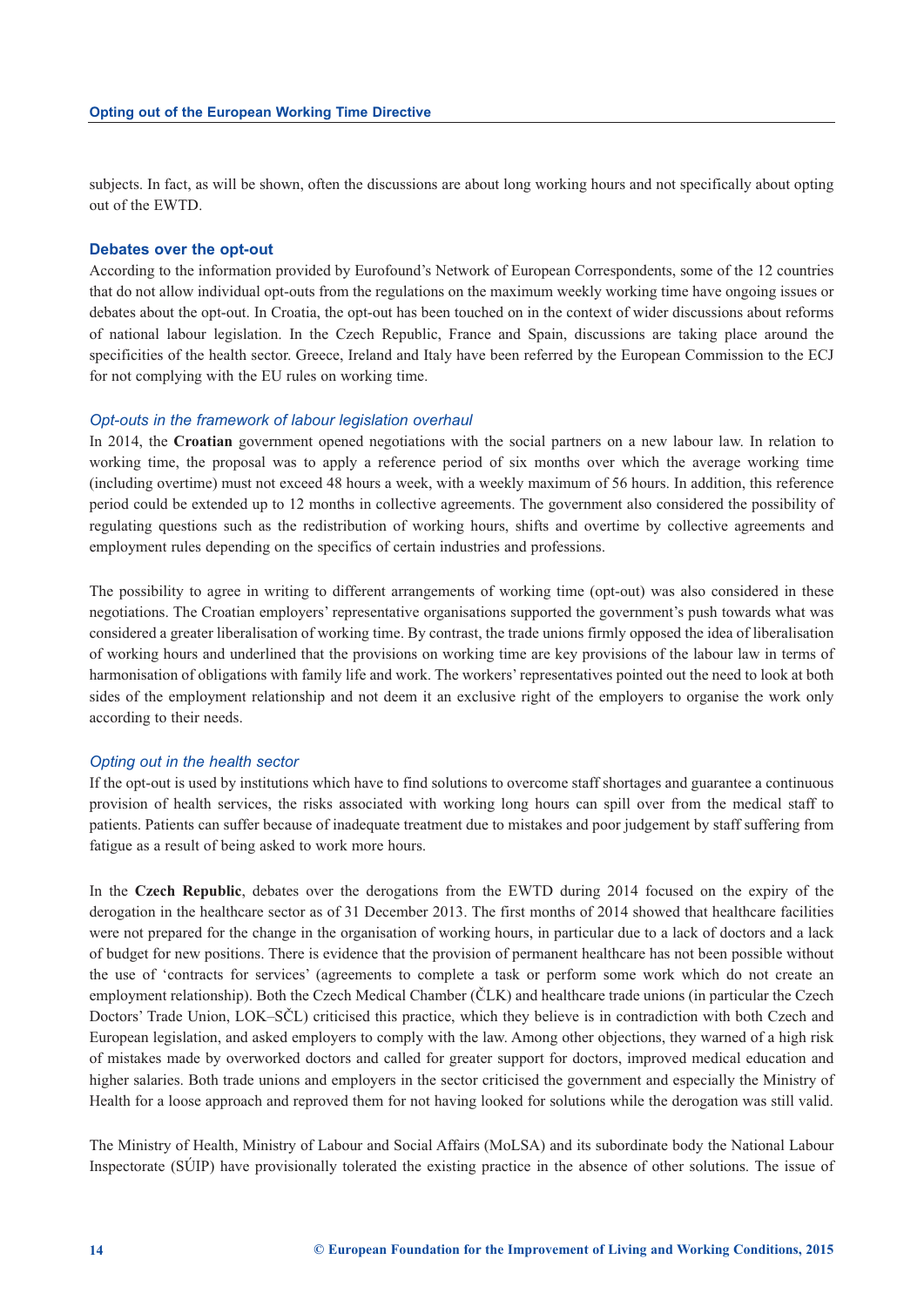overtime in healthcare was, nevertheless, intensively discussed throughout 2014. The new Minister of Health Svatopluk Němeček (Czech Social Democratic Party, ČSSD) promised the social partners that he would prepare systematic measures to solve the situation in accordance with the requirements of trade unions and ČLK. He said the existing practice should not be tolerated starting from 2015. Following consultation with all relevant stakeholders, the minister presented a reform of the educational system in healthcare, which should contribute to a more efficient and balanced use of capacities of medical staff. Amendments of relevant legislation will be approved during 2015.

A position paper of the **French** anaesthetists' trade union (Syndicat National des Praticiens Hospitaliers Anesthésistes Réanimateurs) pointed out the dangers of on-call time and opting out of the maximum weekly working week for both doctors and patients. It showed, for example, how the fatigue associated with long working hours is likely to cause medical mistakes and how prolonged working hours impact negatively on doctors' reconciliation of working and private life (SNPHAR, 2004).

In **Spain**, in March 2013, the medical trade unions had already complained that the requirement for a 48-hour weekly working limit was not being met among workers working long hours on duty (for example, doctors working 24 hours at the hospital on 'reachable on-call'), and that rest times were not being respected either (Sindicato Médico Andaluz, 2013). This issue is especially controversial among trainee doctors (or medical intern residents), as well as forensic doctors. In fact, in 2014 the European Commission asked Spain to better regulate forensic doctors' working times, as the requirements of working limits and rest times were not being met.

#### *Opting out to improve work–life balance?*

Although not a member of the EU, **Norway** is currently having a very interesting public debate on opting out and working long hours. The government circulated a proposal to amend the working time regulations in the Working Environment Act for consultation. The rationale for the proposal was to, among other things, make it easier for workers to have working time arrangements adapted to their personal needs as related to age, sex and circumstances of life. The amendments cover average calculation of working time, special working time arrangements and overtime work. Individuals will be given a right to enter an agreement with their employer for the purpose of average calculation of working time increasing the daily working time from 9 to 10 hours a day with a weekly limit of 48 hours. This is the only amendment as regards individual agreements, as the rest relates to derogations made by collective agreements or by the labour inspectorate. However, the proposal has led to a debate on dangers of long working hours and the need or wish for flexibility among employers and workers. All trade unions argued against the proposal, and referred to occupational doctors' advice against long working hours. The Norwegian Confederation of Trade Unions (LO) argued that this kind of agreement should be laid down by those parties with knowledge of the work in question, the industry, the protection needs and risk of injuries: workers, employers and their representative organisations.

The proposal was warmly welcomed by the employers, who argue that it will make it easier for them to adapt the workforce to what is actually needed, for instance for companies that face great variation in production levels. The Confederation of Norwegian Enterprise (NHO) says that increased flexibility could benefit the workers as well, by allowing them longer periods off work. This will for instance benefit foreign workers who want to travel to their home country when they have time off. The Norwegian Association of Local and Regional Authorities (KS) believes the amendment that makes it easier for the parties at company level to enter into agreements could reduce some of the challenges the municipalities have with part-time work, as the new regulations would make it easier to get people to work during weekends.

The labour inspectorate reacted negatively to the amendment. In the comments to the consultation the inspectorate stressed that many companies do not make accurate assessments of the risk of the working time arrangements practised. The inspectorate also pointed at the problems related to individual agreements, and questioned whether such agreements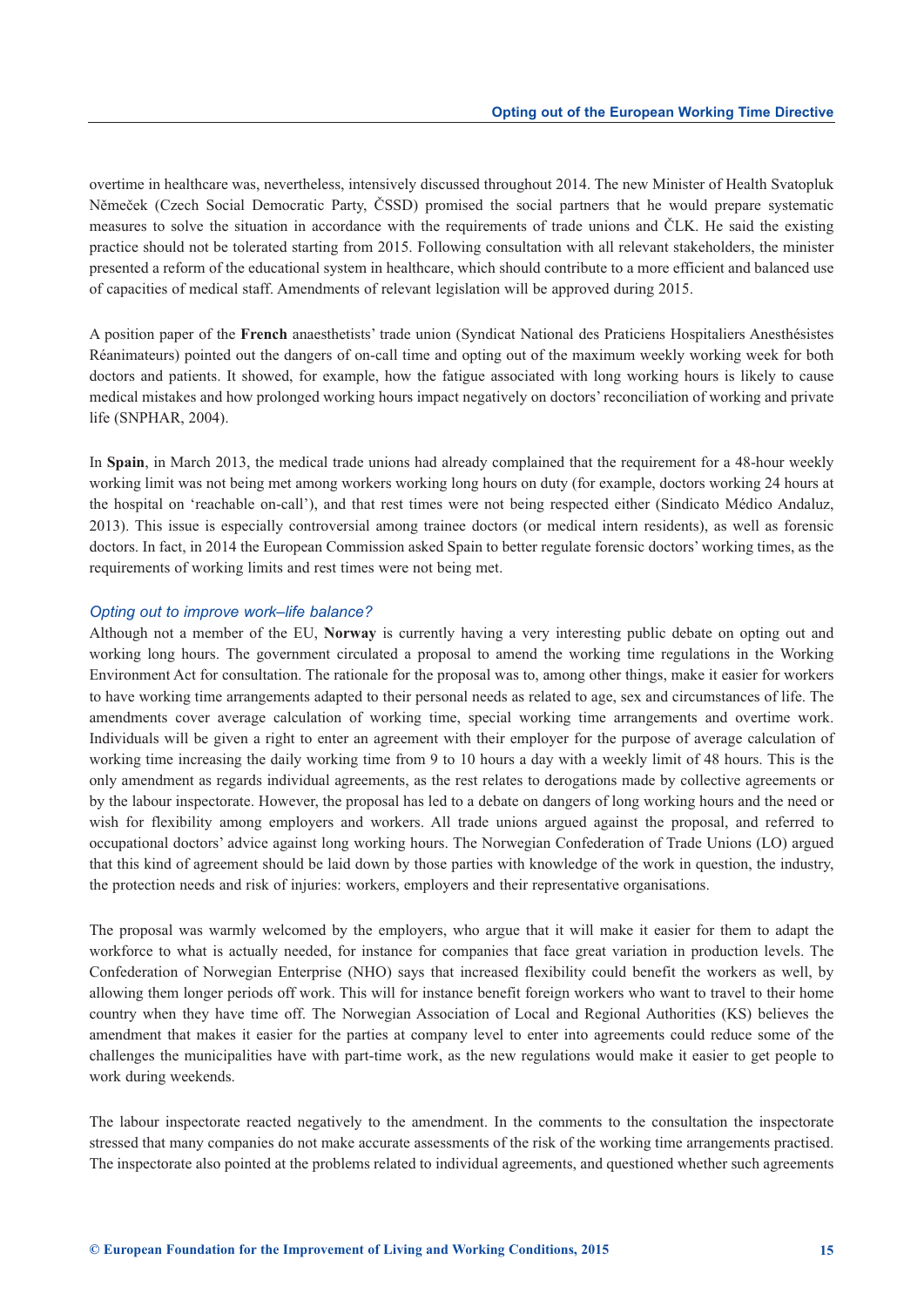can be said to be voluntary. Furthermore, it commented that the risk of poor judgement among workers on long hours increases more than proportionally with the increase in number of hours worked. This emphasises that it is not only the total worked hours, but also how the working hours are arranged that matters, and that the proposal will lead to negative health and safety consequences.

#### **Debates over long working hours**

In many instances, the debate is not specifically about the possibility of opting out of the EWTD but rather about long working hours. These debates are equally important because if 'long' working hours can be defined as working 48 hours a week or more (Eurofound, 2012), then opting out of the EWTD is synonymous with accepting long working weeks. Some of the most interesting recent examples of incidents or debates about long working hours across the EU are described below.

#### *Breaches of the EWTD*

In recent years, the European Commission has taken a number of decisions relating to breaches of the EWTD.

In November 2012, the Commission asked **Belgium** to take measures to correctly apply the EWTD to teachers in residential schools. The overnight on-call time at the workplace worked by teachers in residential schools was not counted fully as working time (an overnight shift of eight hours was counted as three hours of actual working time). The teachers could be obliged to perform up to four overnight duties per week and night duty could be further combined with a daily shift, potentially leading to breaches of the EWTD provisions.

In September 2013, **France** was asked by the Commission to respect the rights of hospital doctors to a 48-hour average working week and to minimum rest periods after working extra hours at night. The doctors could be required to work over the 48-hour limit in several situations without their consent and there were no guarantees to protect the doctors from being penalised if they refused to work the excess hours. The rules for measuring working time of hospital doctors were also not very clear, meaning that in practice doctors were required to work excessive hours. At the time, practices in public hospitals meant that doctors who were called out at night to deal with emergencies after their normal working hours sometimes could not take adequate rest before having to return to work.

In January 2014, the Commission asked **Spain** to respect the rights of the Spanish Civil Guard (*Guardia Civil*) to minimum rest periods and the 48-hour limit on average weekly working time, as required by the EWTD. Under the current law, certain categories of Civil Guard workers are not entitled to those rights (in particular, workers with command, managing, teaching and investigative functions) and 'are vulnerable to working excessive hours without adequate rest periods'. According to the EWTD, Member States may exclude individuals with autonomous decisiontaking powers from the 48-hour limit and the minimum rest periods. However, the majority of Civil Guard workers do not have genuine and effective autonomy over both the amount and the organisation of their working time, and therefore this derogation does not apply to them.

There have, however, also been some recent cases in which the Member States were referred to the ECJ.

On 20 November 2013, the Commission referred **Ireland** to the ECJ for breaching the EWTD in its treatment of nonconsultant hospital doctors (NCHDs). In its statement, the Commission mentioned that '[t]here are still numerous cases where junior doctors are regularly required to work continuous 36-hour shifts, to work over 100 hours in a single week and 70–75 hours per week on average, and to continue working without adequate breaks for rest or sleep'.

Responding to the referral, the Irish Medical Organisation (IMO), which represents NCHDs, said that it had agreed a roadmap with the Health Service Executive (HSE) on the ending of the 'archaic practice of overworking NCHDs', but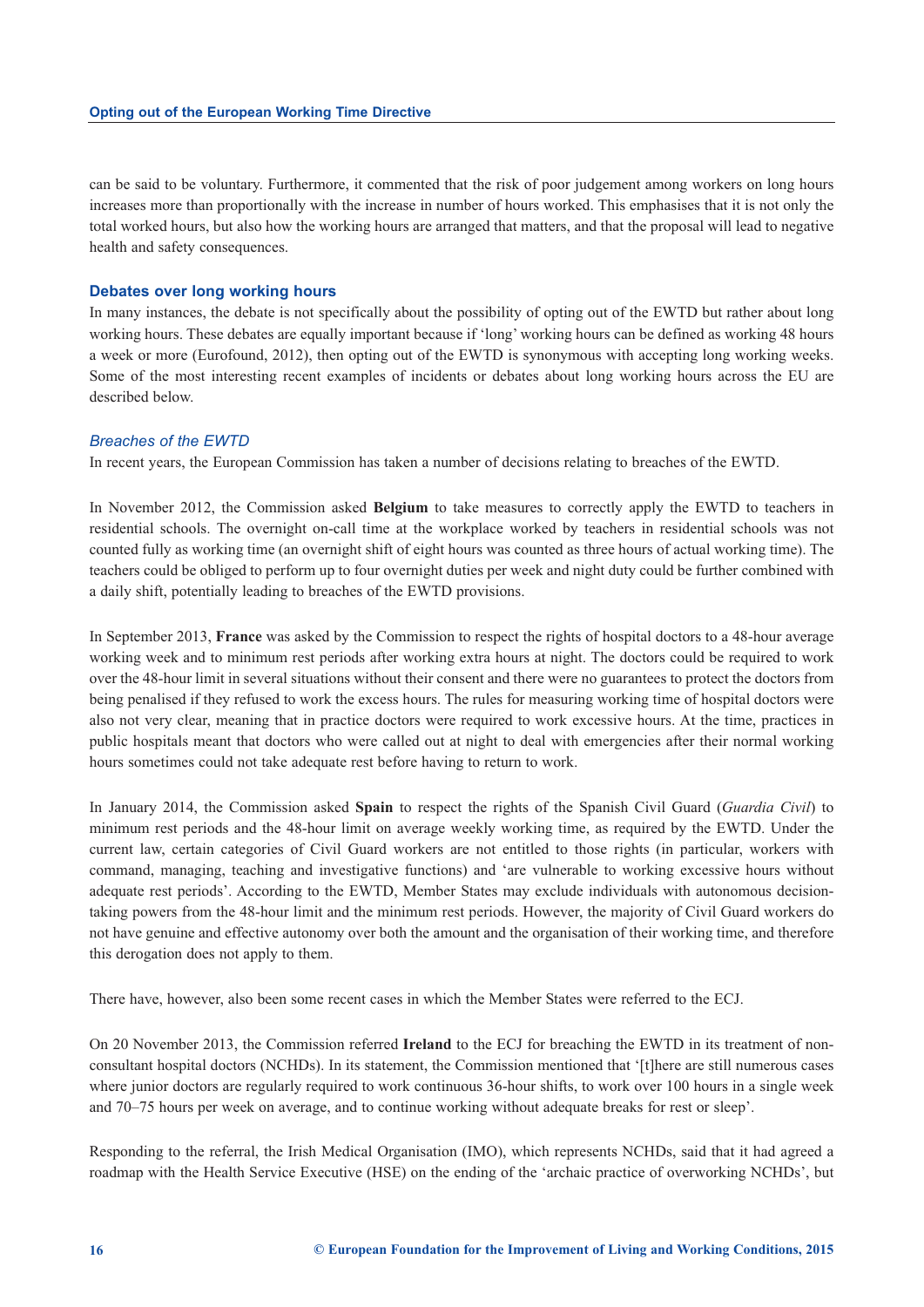retained some degree of scepticism about the willingness of the HSE to enforce that agreement. Therefore, this EU move will help keep the pressure on the authorities to meet their obligations. The HSE underlined that ongoing progress had been made in relation to achieving compliance with the provisions of the EWTD in respect of NCHDs. Data collected by the HSE show that average working hours for NCHDs have fallen significantly in the past six years. In 2009, the average was 60 hours per week; this had reduced to 54 hours per week in 2012 and to 51.1 hours by the fourth quarter of 2013. Also according to the HSE, by September 2013, less than 3% of NCHDs were working more than 68 hours in a week.

Greece and Italy have also been referred by the Commission to the ECJ for not complying with the EU rules on limits to working time for doctors in public health services:

- <sup>n</sup> in November 2013, **Greece** was referred for failing to ensure that in practice these doctors work no more than 48 hours per week on average, including any overtime;
- <sup>n</sup> in February 2014, **Italy** was referred because its law deprives doctors of their right to a limit on weekly working hours and to minimum daily rest periods.

According to estimates by doctors' representatives, including the Greek Federation of Hospital Doctors (OENGE), doctors in public hospitals work more than 64 hours on a weekly basis and in some cases more than 90 hours, hence endangering the health and safety of both doctors and their patients. OENGE, as well as various local doctors' unions, has presented several cases of circumventing the legal working time limit before courts and the National Supreme Court (Court of Auditors) had repeatedly issued relatively unfavourable reports about the situation. As a consequence, the Commission referred Greece to the ECJ (European Commission, 2013).

#### Italy was referred to the ECJ mainly because

*several key rights contained in the Working Time Directive, such as the 48-hour limit to average weekly working time and minimum daily rest periods of 11 consecutive hours, do not apply to 'managers' operating within the National Health Service. The Directive allows Member States to exclude 'managing executives or other persons with autonomous decision-taking powers' from these rights. However, doctors working in the Italian public health services are formally classified as 'managers', without necessarily enjoying managerial prerogatives or autonomy over their own working time* (European Commission, 2014)*.* 

In October 2014, the Italian Chamber of Deputies adopted Law No. 161 of 30 October 2014 (the so-called 'Legge europea 2013-bis'), which repeals the two legislative rules that were incompatible with the EWTD. With this measure, the maximum average working time of 48 hours, stipulated in Article 4 of the Legislative Decree No. 66/2003, will apply to all national health service staff bringing the situation back in line with EU law. The non-compliant provisions will only be repealed in November 2015 to enable the Italian regions to reorganise their health services to ensure the provision of essential levels of health services. On the basis of this, the European Commission has withdrawn the case from the ECJ and closed it.

#### *National debates*

In **Austria**, apart from the issues related to the implementation of the Hospital Working Time Act, there is a debate over the general possibility of prolonging the maximum daily working time from 10 to 12 hours. This is mainly claimed by the employers' representative organisations but the trade unions have indicated they are not keen to discuss the possibility. The issue is part of the ongoing negotiations between the social partners and the government regarding a package of modifications to the labour legislation.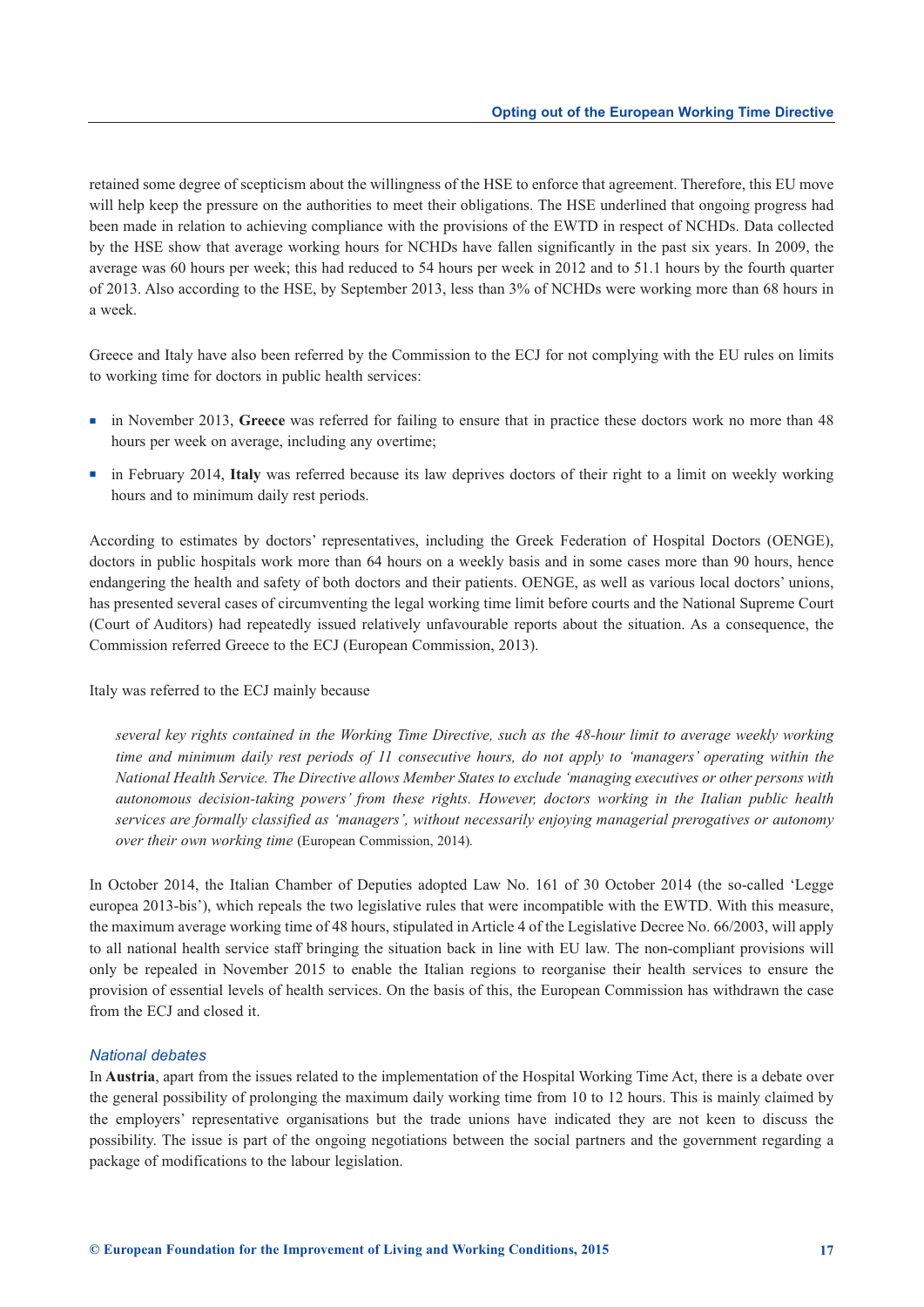In **Bulgaria**, the last quarter of 2014 was marked by several protests by prison guards across the country. Some of their main demands were directly related to the change of working hours. Shifts are currently for 12 consecutive hours whereas the guards want to return to shifts that take into consideration the circadian cycles, that is the natural day cycle of light and darkness. Prison officials also demanded higher wages and an increased number of staff on each shift – currently some 15 guards for every 500 prisoners.

In **Germany**, a joint tripartite action brought the potential health impacts of long working hours to the top of the agenda. In September 2013, the Ministry of Labour, the German Confederation of Trade Unions (DGB) and the Confederation of German Employers' Associations (BDA) issued a joint declaration in which the three sides stressed the need to address not only physical but also psychological risks at work. This included a commitment to address health problems related to long working hours. On 4 December 2014, Reiner Hoffmann, Chair of the DGB, along with Jörg Hofmann, Deputy Chair of the German Metalworkers' Union (IG Metall) and Michael Vassiliadis, Chair of the Mining, Chemicals and Energy Industrial Union (IG BCE) presented the so-called DGB-Index on decent work, an annual employee survey on working conditions. One of the findings was that 62% of employees said they worked more than 40 hours a week. The three union representatives stressed that long working hours is considered a serious problem and that in particular older workers needed options to reduce working time in order to safely reach the regular retirement age.

In **Hungary**, the introduction of a 10-hour working day in the Prime Minister's Office in 2014 triggered a lively debate about the use of the opt-out clause of the EWTD (Index, 2014). This was considered unlawful by some legal experts but government officers say they do not see any legal constraint. Although, according to official information, the staff at the Prime Minister's Office agreed to the new work schedule and the increase of their working time, the media released information showing that some parents with small children allegedly gave up their jobs because the new working time arrangements are not compatible with the opening hours of their children's kindergartens, nurseries or schools.

In **Lithuania**, there are also ongoing debates about extending the working week in the context of discussions between representatives of employers, trade unions and policymakers about the liberalisation of labour relations. Employers are calling for more flexible labour relations, including more flexible setting of working hours (in particular, overtime), whereas trade union representatives are against it. The discussions intensified during 2014 with the launching of the project 'Creation of the legal and administrative model of labour relations and state social insurance' which aims at improving legislation governing employment and social security, including the Labour Code. Some controversy occurred when, in the context of the project, proposals were made to liberalise working time and extend the maximum length of the working week. According to the Labour Code, working time in Lithuania may not exceed 40 hours per week, and a daily work period must not exceed 8 working hours.

In **Spain**, the main recent debates concerning the EWTD affect the Civil Guard. The European Commission considered that the Spanish General Order (OG 4/2010) which regulates the Civil Guard working conditions is incompatible with the EWTD. Some aspects related to working times, rest times, among others, were not clearly specified, and there were too many references to 'the needs of the job' or 'the requirements derived from job responsibilities' when establishing working times. Currently, negotiations are taking place between the Public Administration and the Spanish Association of Civil Guards (AEGC). The Public Administration is working on adapting the General Order OG 4/2010 to the EWTD, but Civil Guard workers are afraid that the new order jeopardises some of the rights that were included in the previous order (AEGC, 2013). In fact, in January 2014, as indicated on p.16, the European Commission asked the Spanish public authorities to respect the EWTD when elaborating the new General Order, taking into account working times and minimum rest times for Civil Guard members (particularly for some specific positions in management, research and education) (Europa en breve, 2014).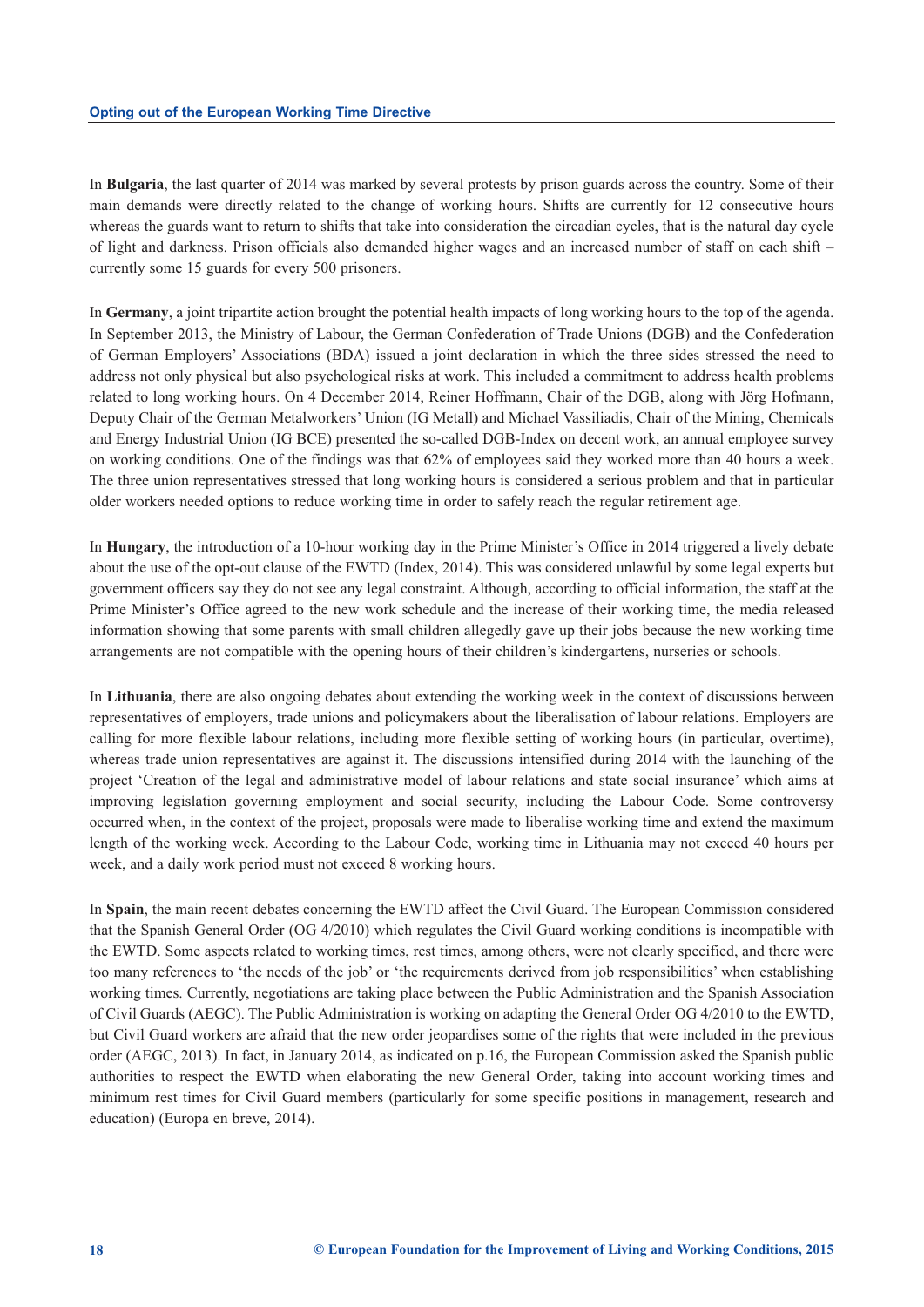<span id="page-24-0"></span>During 2014, the debate in **Sweden** was focused on overtime, in particular concerning white-collar workers and the healthcare sector. The Swedish Confederation of Professional Employees (TCO) claims that overtime is becoming increasingly independent of business cycles and that possible solutions to the problem of high levels of overtime include compensating employees with paid leave or reducing the number of overtime hours per year from 200 to 150. Meanwhile, the Swedish Work Environment Authority reported the county of Västernorrland to the prosecutor after receiving a complaint from the Swedish Medical Association (Läkarförbundet) concerning doctors working more than 200 hours overtime annually without the county paying compensation to the union. The Swedish Association of Local Authorities and Regions (SKL) claimed that since overtime was partly regulated in the collective agreement with the Swedish Medical Association, the Working Time Act was not relevant in the case. The investigation over the case against the country continues, with the Swedish Medical Association hoping that the issue will be resolved through the payment of compensation and eventually through regulation of overtime in the collective agreement.

In the **United Kingdom**, the opt-out has been controversial since the adoption of the EWTD, and debates about the regulation of working time since then have been dominated by the long hours issue. Various, ultimately unsuccessful, attempts to amend the EWTD, including moves to restrict and/or phase out the opt-out (see **[UK0506104F](http://eurofound.europa.eu/observatories/eurwork/articles/mixed-uk-reaction-to-developments-concerning-amendment-of-eu-working-time-legislation)** and **[UK0901039I](http://eurofound.europa.eu/observatories/eurwork/articles/mixed-reaction-to-european-parliament-rejection-of-working-time-opt-out)**) have brought the debate in the UK to the fore. In its 2013 publication *Hazards at work*, the TUC underlined that:

- $\blacksquare$  the law that protects against longer working hours is weak in the UK;
- knowledge and enforcement of the law is poor;
- unpaid overtime is increasingly common in white-collar jobs;
- <sup>n</sup> there is a 'culture' of long hours which is expected by the employers and accepted by the employees (TUC, 2013).

# **Impacts of the opt-out**

Because there are very few data on the extent of the use of the opt-out of the EWTD, it is not surprising that specific research about the impact of its use, on workers and employers, is virtually non-existent. There is little information available on the importance of the opt-out for employers, but there are a considerable number of studies that 'show a link between long working hours, particularly over prolonged periods, and negative effects such as increased rates of accidents and mistakes (also affecting colleagues and customers), falling productivity, increased difficulties in reconciling work and family commitments, stress and fatigue levels, and short-term and long-term health impact' (European Commission, 2010a).

As explained above, opting out of the EWTD under the conditions of its Article 22(1) means accepting long working hours. Therefore, research about long working hours can provide some very useful information on what the impacts of the opt-out may be.

#### **Impact on employers and business**

The little evidence about the importance of the opt-outs on employers and business in general comes from Malta and the United Kingdom, where the opt-out is of generalised use.

In **Malta**, social partners have, over the years, consistently argued in favour of the opt-out. Employers' associations (including the Malta Employers' Association and the Malta Chamber of Commerce, Enterprise and Industry) believe that the existing derogation is essential for Maltese enterprises as it increases their flexibility to respond to changes in demand, thus maintaining their competitiveness. The manufacturing, tourism, health, transportation and construction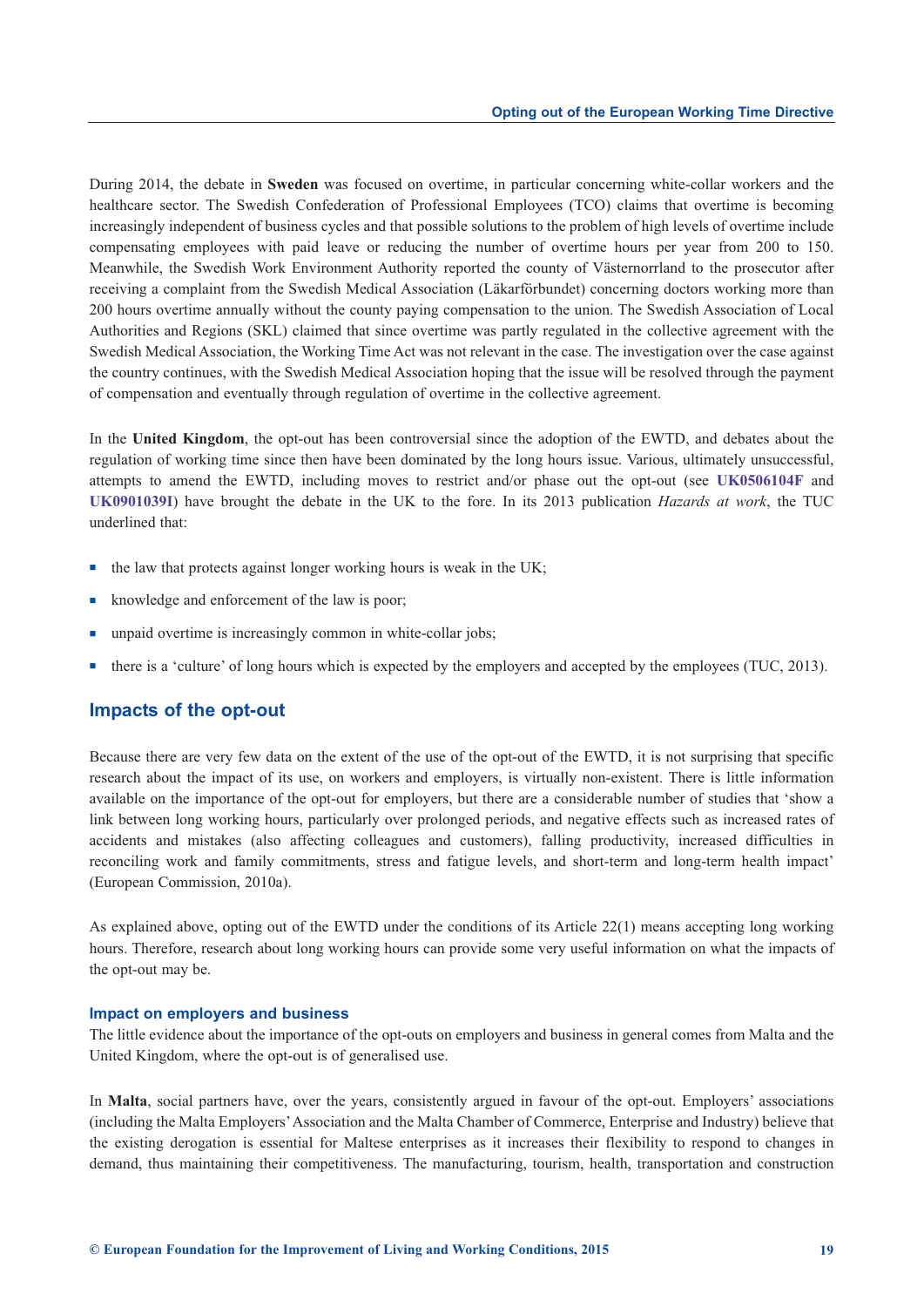sectors have all been mentioned as benefiting from the current opt-out clause. Remarkably, the major trade unions in Malta (including the General Workers' Union and the Union of United Workers – Union Haddiema Maghqudin) are also against the removal of the opt-out clause, a stance that is diametrically opposed to that of most other European trade unions. In essence, the unions contend that workers in Malta should not have their overtime capped because of their relatively low wages. The unions believe that if workers are allowed to do as much overtime as they want they are in a better position to maintain their families' standard of living. The issue of workers' health and safety appears not to be given much importance by the social partners.

The BIS report notes the importance of the opt-out for the **United Kingdom** by stating that '[a] strict limit on working in excess of 48 hours a week would affect 3.35 million employees and place significant costs on UK business' (BIS, 2014). The report also notes that for employers the individual opt-out is important because a signed opt-out provides certainty, particularly when it may be unclear which employees qualify for managerial derogations. The annual Confederation of British Industry (CBI) employment trends survey for 2014 reported that the opt-out is essential for promoting a flexible labour market (CBI/Accenture, 2014). Some 72% of businesses said its loss would have a negative impact, with the majority of these saying the impact would be 'significant' or 'severe'. The most common ways in which a ban on the opt-out would affect businesses were thought to be a negative impact on employment relations (55%) and reduced ability to respond to growth opportunities (47%). By contrast, the TUC has consistently argued that there is no evidence that working long hours has produced any competitive advantage (as cited in the BIS report), and has argued that there are health and safety risks which follow from working long hours (TUC, 2013).

#### **Impact on workers**

Eurofound has contributed significantly to the research available on the relationship between long working hours and workers' health and well-being. Analysis of data from Eurofound's fourth European Working Conditions Survey (EWCS) showed that long working hours are linked to poor working conditions. Those who work more than 48 hours a week are almost twice as likely to consider that their health and safety is at risk because of their work, and that their job affects their health. The impact on work–life balance is even more substantial: 'three times as many long-hours workers report that their working hours do not fit their social and family commitments' (Eurofound, 2008 and 2009).

Analysis of data from Eurofound's fifth EWCS confirmed that people who work more than 48 hours a week

*report more problems in terms of work–life balance and health than those who do not. They are indeed four times less likely to report that they have a good work–life balance. Besides health problems associated with working long hours, people who work 48 hours or more also indicate that they are more exposed to work intensity, think more often that their health and safety is at risk because of their work and think less (albeit not very much) that they might be able to do the job until they are 60.*

(Eurofound, 2012)

More recently, research carried out by Eurofound in cooperation with the European Agency for Safety and Health at Work (EU-OSHA) has shown that '[i]n Europe 25% of workers say they experience work-related stress for all or most of their working time, and a similar proportion reports that work affects their health negatively. Psychosocial risks contribute to these adverse effects of work' (Eurofound and EU-OSHA, 2014).

There are also many pieces of research conducted in the various Member States which validate and confirm these findings.

The **Austrian** survey of hospital doctors, mentioned previously, revealed that 36% of the respondents stated that it was rather improbable and another 28% that it was very improbable that they will be able to do their work until the retirement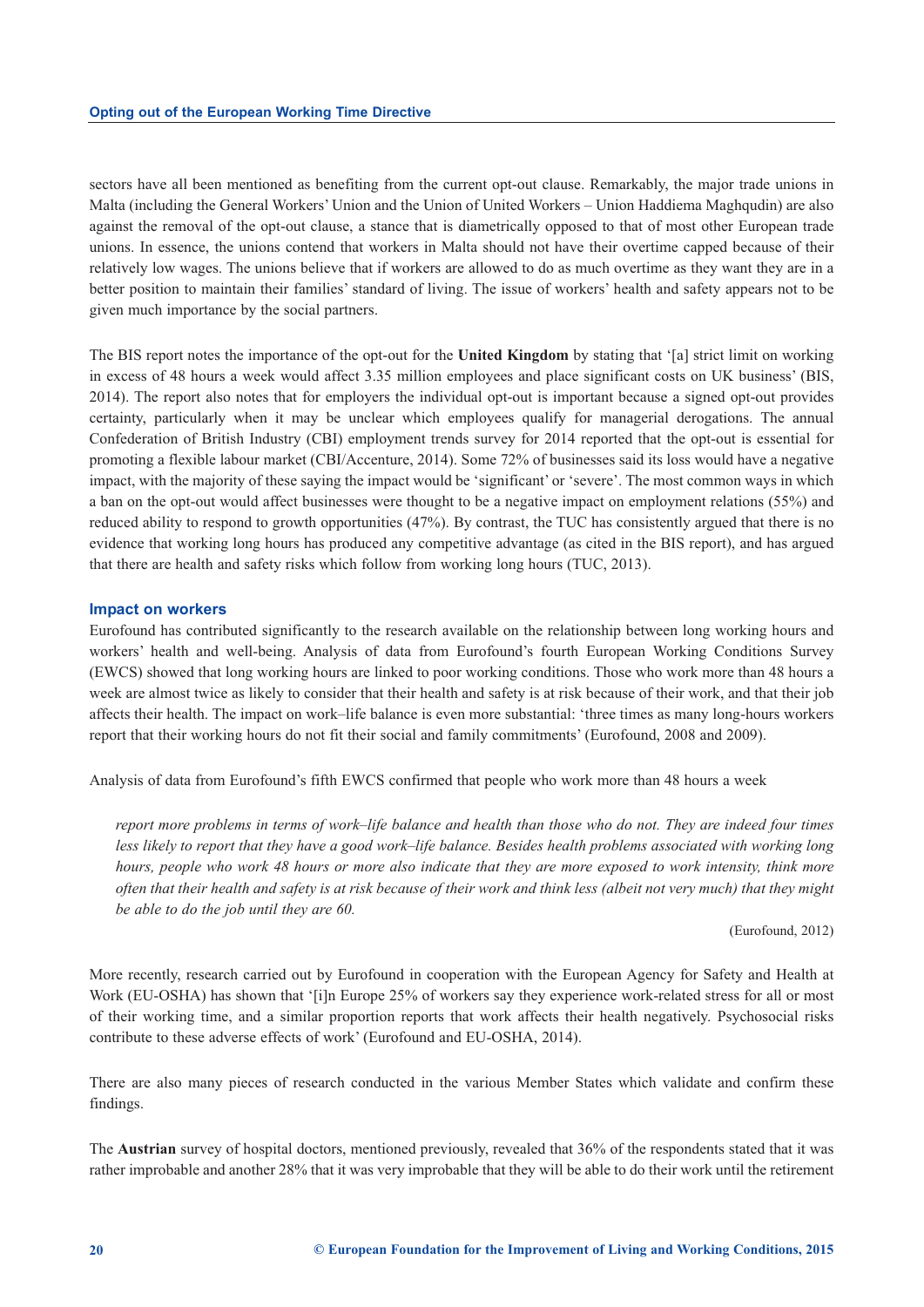age of 65. In other words, nearly two-thirds of hospital doctors assess their current working conditions as not sustainable with respect to their health. The extended working time is one, if not the most important, factor in this respect.

Research studies on the impacts of the derogation from the maximum working week in the **Czech Republic** healthcare sector point out negative consequences on the health of doctors. A survey covering 7,428 Czech doctors, conducted by the Czech Chamber of Medicine (ČLK) and the First Faculty of Medicine of the Charles University in Prague (1.LF UK) in 2013, revealed that every third doctor suffered from burn-out and 83% of doctors felt threatened by it. The problem was most pronounced among young medical staff. The time-load was identified as the most intensive stressor. Doctors also appeared to suffer more often from depression than the general population, which according to the authors of the study can be attributed to overall fatigue and burn-out syndrome. The authors also stress the consequences of burn-out on work efficiency and communication with patients (see Ptáček and Raboch, 2013a and 2013b).

Czech research also underlined that the reduction in free time obviously impacts negatively on work–life balance (for example, Brůha and Prošková, 2011) and that long working hours are also denounced as one reason for the ageing workforce in the healthcare sector and a permanent lack of suitable staff with fewer job openings and fewer young doctors entering the sector (Kubek, 2014). Many stakeholders (including employer and worker representatives) however point to advantages for individual employees in the healthcare sector. For many doctors, the main benefit of extensive overtime is additional pay that appears to compensate for otherwise inadequate salaries, and this is particularly relevant for young doctors with lower wages. Moreover, long working hours enable young doctors to obtain practice and experience much faster than without overtime.

A recent study by the **Finnish** Aalto University and the Confederation of Unions for Professional Managerial Staff (Akava, 2014) shows that for many highly educated employees, work spills over into their personal lives. According to the study, about 15% of work is being done outside office hours, with, in most cases, the working day being extended into the evening. When all the time used for work is added, the average working time for the employees in the survey was over 43 hours. Akava finds that the current Working Hours Act, which is based on an '8 to 4 working culture' should be renewed. The 1,677 respondents in the survey represented six of Akava's member unions.

An epidemiological study by Finnish researchers also found that people who worked 11 or more hours per day compared with those who worked a normal, eight-hour day had a 60% higher risk of heart-related problems such as death due to heart disease, non-fatal heart attacks and angina (Virtanen et al, 2010).

Recurrent studies by the Federal Institute for Occupational Safety and Health (BAuA) in **Germany** show that working very long hours carries considerable risks for the health of workers. At its 23rd Conference on Occupational Health in November 2014, in Dresden, Saxony, BAuA presented findings from its 2012 employee survey. More than one-fifth (22.3%) of those with a contractual weekly working time of between 40 and 47 hours effectively worked 48 hours or more. Those working 48 hours per week or more reported more frequent health problems and felt more often under stress than those with fewer working hours.

In **Hungary**, various studies show that there are several reasons why people work very long hours. Self-motivation may lead to excessive work, but external factors such as work schedule, financial rewards, career opportunities and market competition can also force people to work more than would be advisable. Some of the harmful consequences of working long hours identified include complaints about fatigue, anxiety disorder, panic attacks and depression, and reports of sleeping and resting less than would be necessary.

In October 2014, the **Spanish** Trade Union Confederation of Workers' Commissions (CCOO) published a report on illegal overtime in the financial sector. According to this report, non-paid overtime is common in the Spanish financial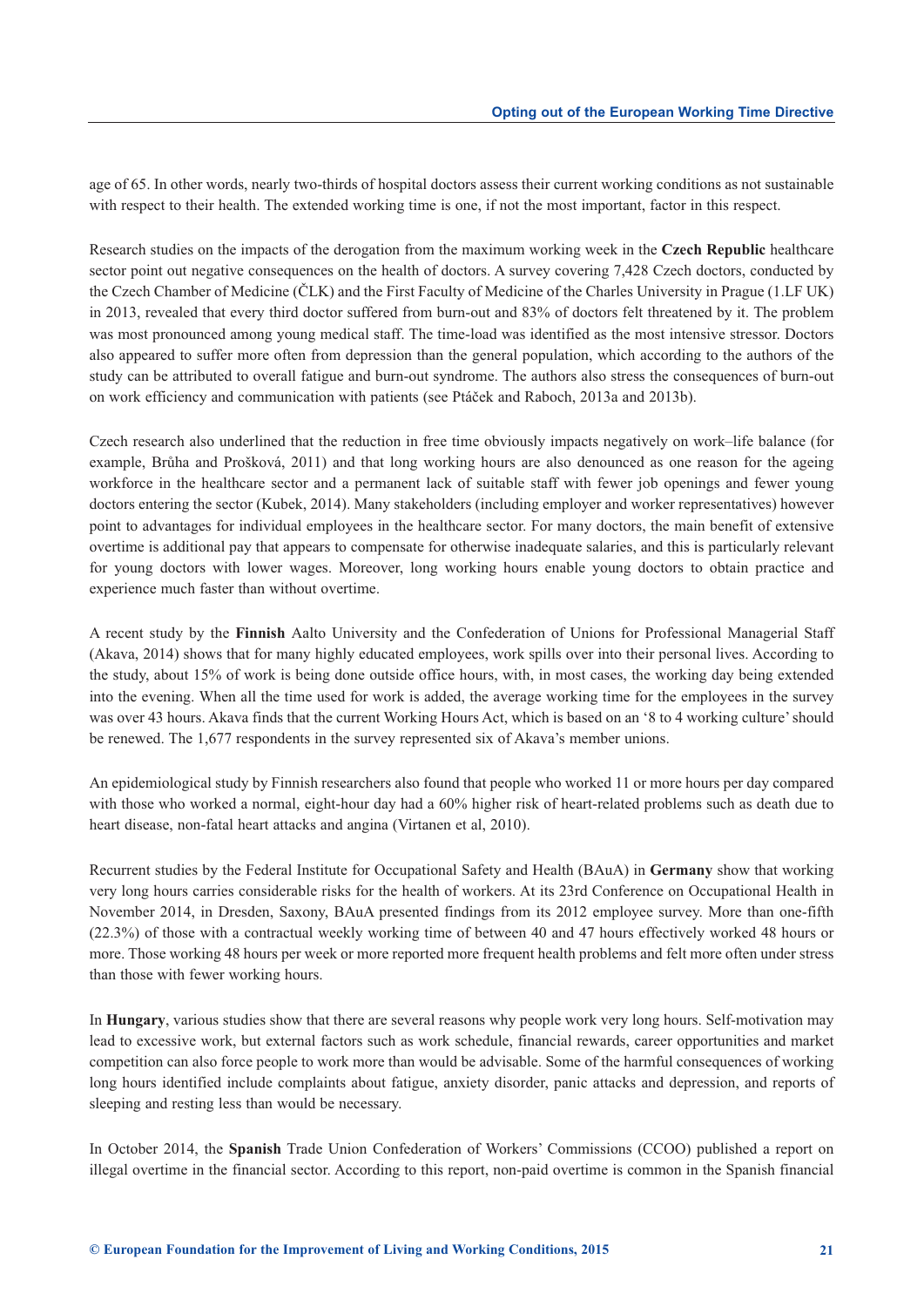sector, and the proportion of non-paid overtime has increased during the crisis years. Some 70% of the staff work overtime. The report estimates that between 2008 and 2013 the lack of social security contributions and tax payments linked to illegal overtime led to losses amounting to  $E2.3$  billion of public income. The report also links illegal overtime to negative effects on occupational health and on work–life balance (CCOO, 2014). Several surveys in different financial groups (such as Barclays, Sabadell, Citibank, Bankia and La Caixa) carried out by CCOO indicate the worsening of workers' health, reflected in panic or anxiety disorders and stress, linked to too much work pressure.

In 2006, a **Swedish** experimental study on long working hours was conducted by dividing 18 office workers into two groups that worked 40 and 60 hours during one week respectively. The study concluded that one week of very long working hours resulted in increased sleepiness and fatigue, but did not have any major effect on physiological stress markers such as cortisol, heart rate and blood pressure (Dahlgren, 2006). Later, in 2010, the Swedish Stress Research Institute (Stressforskningsinstitutet) published a research review on the effect of working hours on health. The study was financed by the employer association SKL and the Swedish Association of Health Professionals (Vårdförbundet). It concluded that working very long hours (defined as over 10 hours a day) increases risks to safety and the incidence of disease, and that the upper safety and health limit of weekly working hours for a job with a moderate workload was 48–56 hours. Above that limit, the working time starts cutting dangerously into rest time, causing increased safety and health risks. The research review concluded that the effect depends on individual factors such as sex, age and family status, and that there is a need for more quantitative research that better controls for confounding factors (Kecklund et al, 2010).

#### **The safety and health paradox**

From the employer's point of view, the use of the individual opt-out can be seen as a factor contributing to increased organisational flexibility in dealing with variations in demand for goods and services. Therefore, it can play its part in the companies' ability to compete in the market or to ensure the continuity of the provision of important, often public, services such as medical care or emergency support.

However, apart from the fact that the levels of workers' productivity tend to decrease naturally the longer the working hours, long hours do not seem to be necessarily associated with the 'best performing' countries or sectors of activity in the EU, nor do they contribute to increased productivity of workers. On the contrary, it seems that some of the most productive countries and sectors of activity in the EU are those where collectively agreed weekly working time is defined below the limits established in the EWTD. For example, in Denmark, where the opt-out from the EWTD is not allowed, the agreed weekly working time in the Danish industry agreement, which is then followed by the agreements in the other sectors, has been 37 hours per week since 1990.

Nevertheless, opting out of the EWTD to be able to work more hours can be seen by workers as a means to increase their income or simply to increase their chances of being promoted or gaining the experience required to get a different job. This raises a number of important questions, for example in relation to whether wages are set at such a level that people must have two jobs (or more) just to make ends meet. Or whether the way workers are evaluated to progress in their career values and rewards a variety of elements and not just the number of hours worked.

All things considered, if the main purpose of the EWTD is to establish minimum safety and health requirements for the organisation of working time, including by guaranteeing to all workers in the European Union the right to a limit to weekly working hours (which might not exceed 48 hours, on average), it seems paradoxical that the directive contains in itself a mechanism which ends up allowing behaviours that put workers' safety and health at risk through deviations from the weekly working time limit of 48 hours.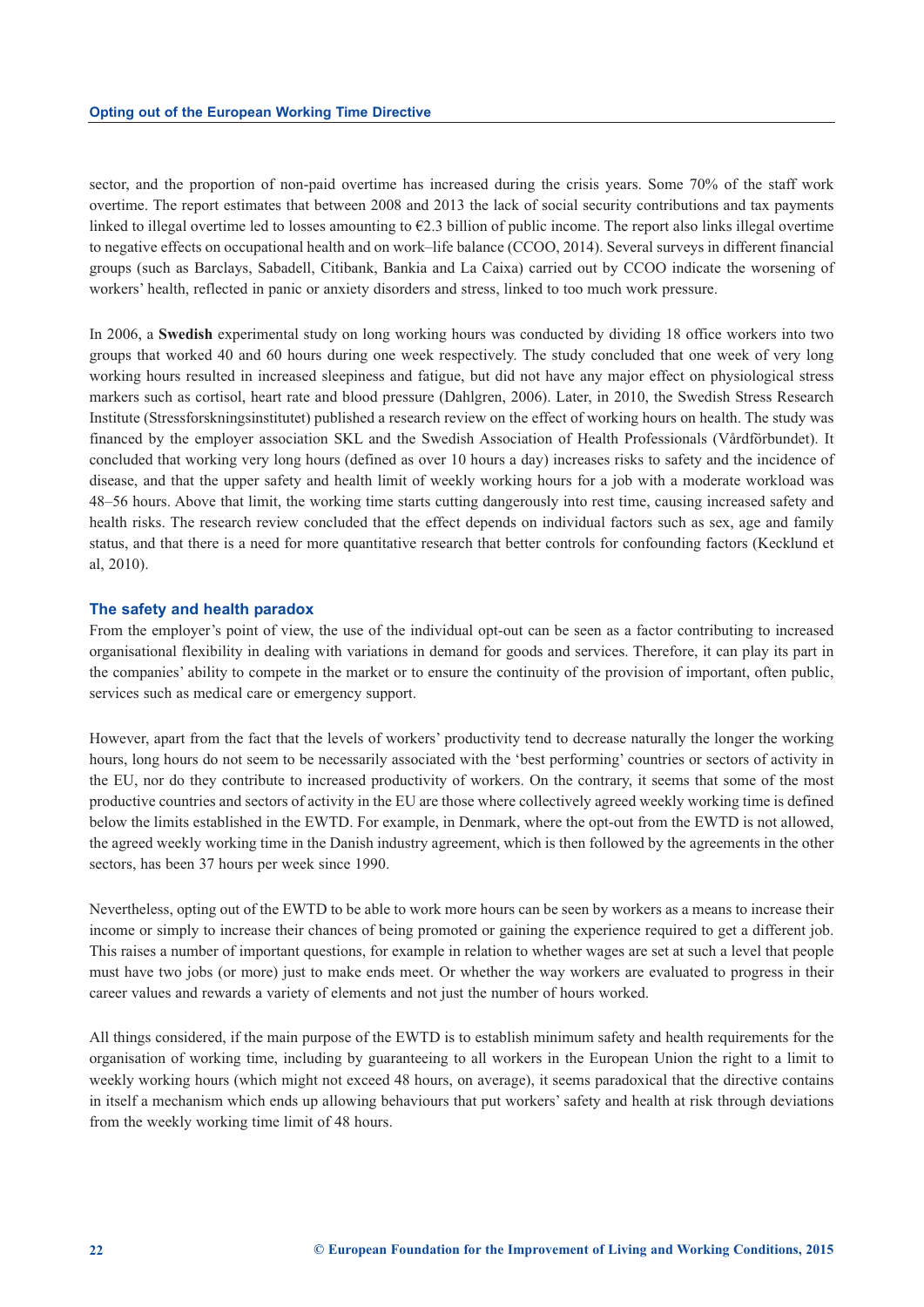# <span id="page-28-0"></span>**Conclusions**

The European Working Time Directive (EWTD) 2003/88/EC lays down minimum safety and health requirements for the organisation of working time and applies to all sectors of activity, public and private, with few exceptions. The main objective of this report was to describe how the Member States make use of one of those exceptions, namely the possibility of opting out of the maximum weekly working time on the basis of an agreement between individual workers and employers, as established in Article 22, paragraph 1 of the EWTD.

The general configuration across the EU is virtually the same as five years ago with three distinct groups of countries. In five countries – Bulgaria, Cyprus, Estonia, Malta and the UK –the opt-out is of generalised use, regardless of the sector of activity or occupation concerned. In a second group of 11 countries – Belgium, the Czech Republic, France, Germany, Hungary, Latvia, the Netherlands, Poland, Slovakia, Slovenia and Spain – the opt-out is limited to specific sectors or occupations, mainly in the health sector or jobs requiring workers to be on call. In the third group – Austria, Croatia, Denmark, Finland, Greece, Ireland, Italy, Lithuania, Luxembourg, Portugal, Romania and Sweden –the opt-out was originally not allowed.

Austria introduced the possibility to deviate from the EU rules through the Hospital Working Time Act at the beginning of 2015. The intention is to progressively reduce the maximum weekly working hours allowed to the EU rule of 48 hours by 2021.

Because of increasing numbers of complaints to the European institutions, Greece, Ireland and Italy, which had also formally decided not to allow the opt-out, have been referred to the European Court of Justice (ECJ) recently for not complying with EU rules on limits to working time for doctors in public health services. So far, only Italy has acted successfully to bring the contentious legislation in line with EU law by November 2015, leading the European Commission to withdraw the case.

In the Czech Republic and Spain, the existing provisions for departing from the maximum weekly working time in the health sector were only transitional and expired in 2013. However, the available evidence shows that in both countries the practice of working long hours in the sector continues and that the authorities are struggling to manage the situation in order to comply with EU regulations.

More than 20 years after Council Directive 93/104/EC came into force, there are almost no data available on the extent of use of the individual opt-out – how many workers and companies or organisations use it. Even less is known about the characteristics and content of the opt-out agreements – what kind of workers and companies use them; why they use them; for how long the opt-out agreement will be in effect; and under what conditions these agreements are signed.

The information available shows that the opt-out is mostly seen by employers as a way of gaining the flexibility necessary to cope with variations in demand and sustaining their competitiveness and, in principle, they do not support its elimination. Yet, there is a vast body of studies and research showing the negative effects of working long hours, especially over long periods of time, on workers, clients, patients and consequently on employers. However, if the positive aspect of the opt-out is just to obtain flexibility in working time arrangements which can be beneficial for both employers and workers, then the individual opt-out is not the best option.

All things considered, there are strong reasons to think that time limits are beneficial for everyone: workers see their safety and health safeguarded, patients and clients do not risk being submitted to increased levels of stress or fatigue on the part of the workers dealing with them, and employers benefit from a more efficient use of resources and avoid the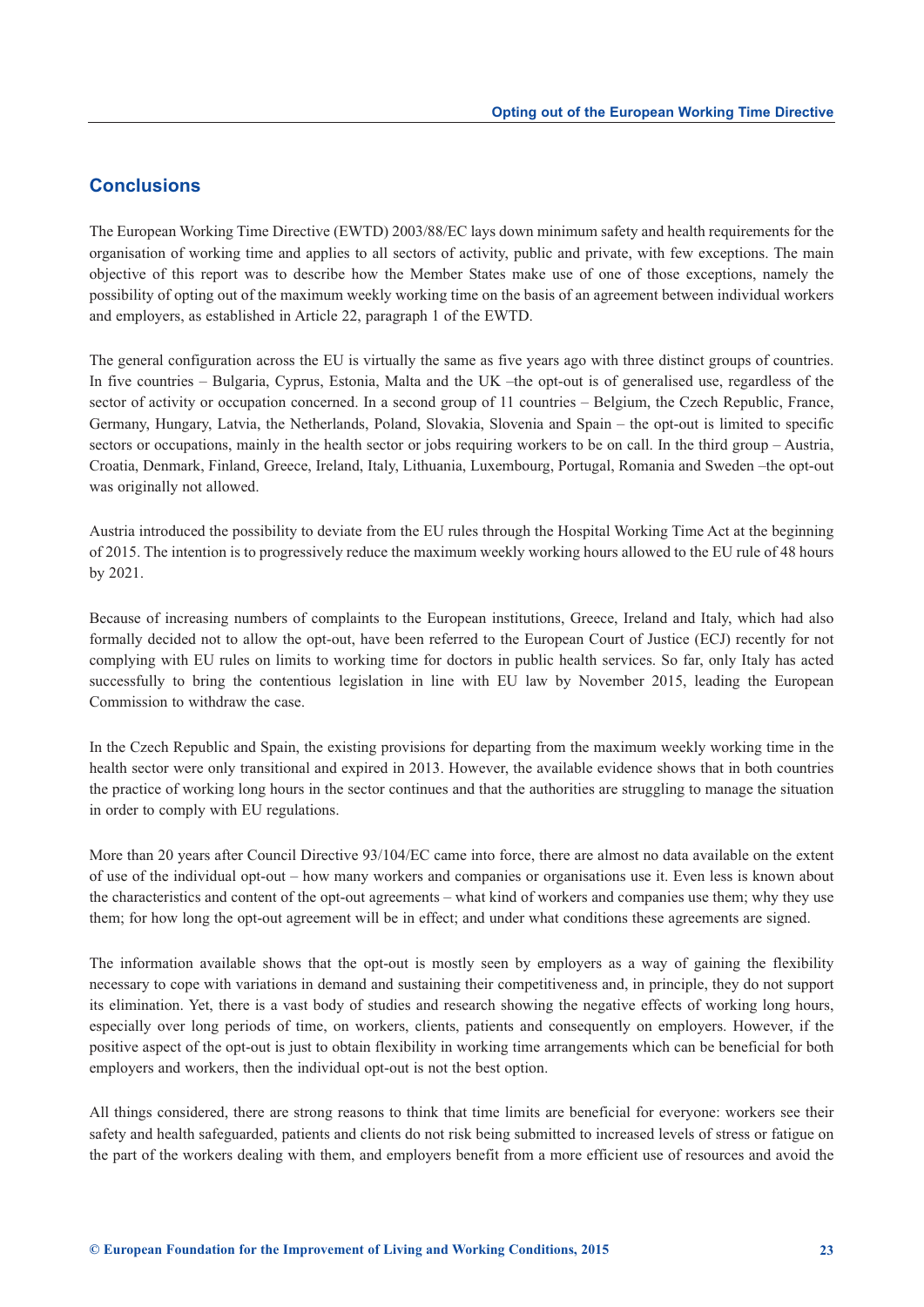<span id="page-29-0"></span>risk of losing clientele because of reduced quality of service, production losses and waste associated with overworked staff, or even the risk of increased numbers of accidents at work.

Because there is too much at stake in deviating from the existing limits on working time, any discussion about the subject should be fully informed. This modest report has shown there are still some important knowledge gaps that should be addressed with further research to achieve a more comprehensive understanding of the matter. One of the most important topics to be studied further is the extent to which the provisions for individual opting out at national level are adequate and in line with the main principles of the EWTD. It is particularly important to make such an assessment in the context of the interplay between the different forms of derogation foreseen in the EWTD which exist in each Member State and in the context of the varied employment contracts available nowadays (for example, zero-hours contracts). It would also be important to look at the trade-offs involved in the decision-making of workers and employers when considering the possibility of opting out and assess to what extent health and safety is, in fact, taken into consideration. Finally, it would also be beneficial to know more about the means and resources available to the competent authorities to keep track of existing opt-out agreements, and the extent to which they are able to enforce and ensure compliance with legislation and provide information to employers and workers about the provisions in place.

# **Bibliography**

All Eurofound publications are available at **[www.eurofound.europa.eu](http://www.eurofound.europa.eu)**

Akava (2014), 'Työpaikat hajautuvat ja työajat läikkyvät asiantuntijatyössä' [Jobs and working hours are fluid for professionals], Akava website, 26 November.

Asociación Española de Guardias Civiles (AEGC) (2013), *Resumen de la reunión del grupo de trabajo 'jornada y horario' del Consejo de la Guardia Civil de 24/09/2013*, available at **<http://www.aegc.es/web/documentos/COMUNICADOS/Resumen reunion GT jornada 24-09-2013.pdf>**.

Barnard, C., Deakin, S. and Hobbs, R. (2004), *Opting out of the 48-hour week – Employer necessity or individual choice? An empirical study of the operation of Article 18(1)(b) of the Working Time Directive in the UK*, Working Paper No. 282, ESRC Centre for Business Research, University of Cambridge.

BIS (2013), *The 2011 Workplace Employment Relations Study: First findings*, UK Department for Business, Innovation and Skills, London.

BIS (2014), *The impact of the working time regulations on the UK labour market: A review of evidence*, BIS analysis paper number 5, UK Department for Business, Innovation and Skills, London.

Brůha, D. and Prošková, E. (2011), *Zdravotnická povolání* [Medical professions], Wolters Kluwer, Prague.

CBI/Accenture (2014), *Growth for everyone: CBI/Accenture employment trends survey 2014*, CBI and Accenture, London.

CCOO (2014), 'CCOO reclama un cambio normativo para luchar contra las horas extras ilegales' [CCOO calls for regulatory change to combat illegal overtime], available at

**[http://www.ccoo.es/csccoo/Informacion:Noticias:700960--CCOO\\_reclama\\_un\\_cambio\\_normativo\\_para\\_luchar\\_](http://www.ccoo.es/csccoo/Informacion:Noticias:700960--CCOO_reclama_un_cambio_normativo_para_luchar_contra_las_horas_extras_ilegales) contra\_las\_horas\_extras\_ilegales**.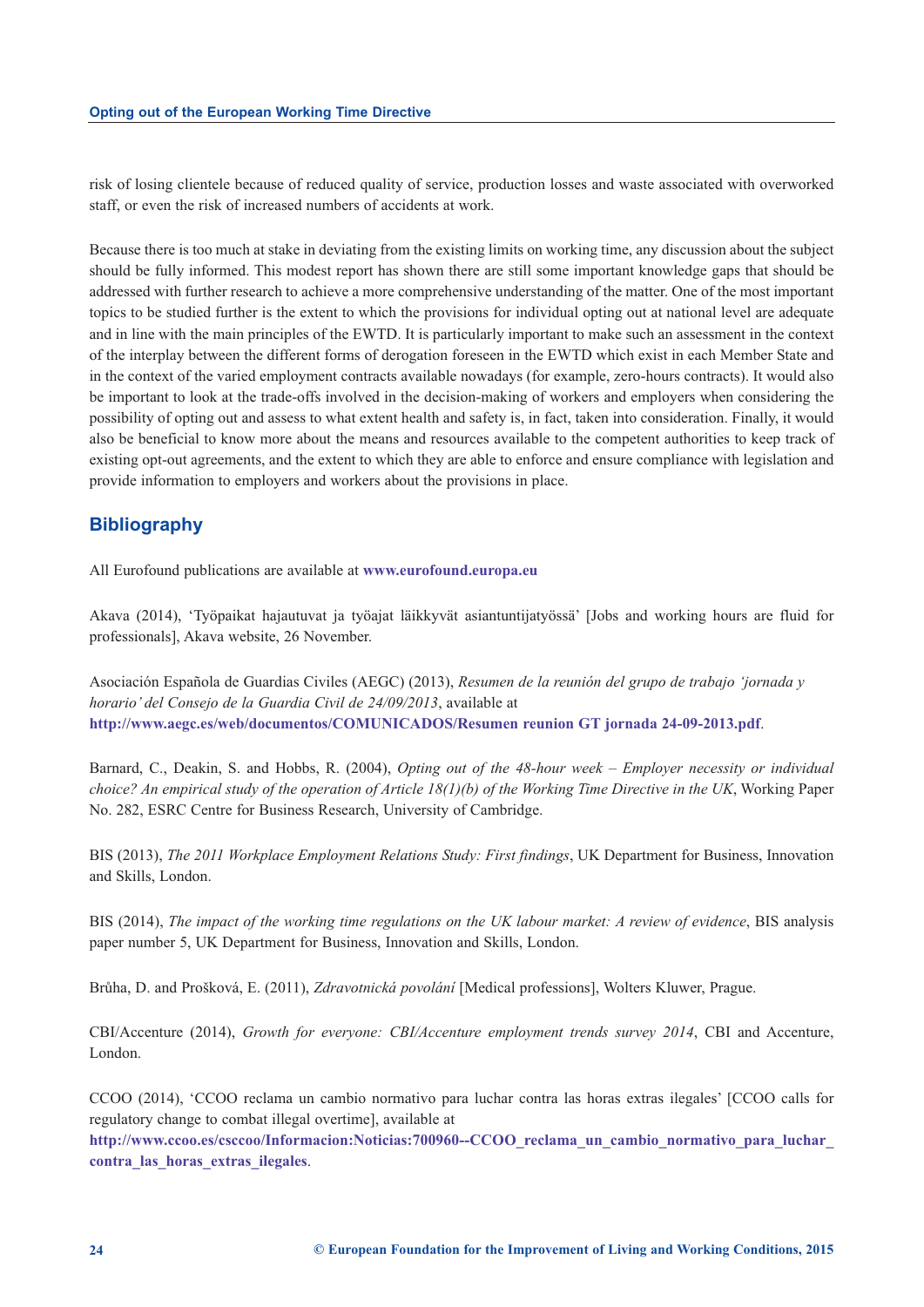Dahlgren, A. (2006), *Work stress and overtime work – effects on cortisol, sleep, sleepiness and health*, PhD thesis, Stockholm University, Stockholm.

Eurofound and EU-OSHA (2014), *Psychosocial risks in Europe: Prevalence and strategies for prevention*, Publications Office of the European Union, Luxembourg.

Eurofound (2008), *Revisions to the European working time directive: recent Eurofound research – Background paper*, Dublin.

Eurofound (2009), *Working conditions in the European Union: Working time and work intensity*, Publications Office of the European Union, Luxembourg.

Eurofound (2012), *Fifth European Working Conditions Survey*, Publications Office of the European Union, Luxembourg.

Eurofound (forthcoming), *Working time developments into the 21st century*, Publications Office of the European Union, Dublin.

Europa en breve (2014), 'Reclamación a españa por el tiempo de trabajo para guardias civiles' [Request for Spain to respect working time of the Civil Guard], No. 668, 3/14, Delegación de la Abogacía Española en Bruselas [Delegation of Spanish lawyers in Brussels], Brussels.

European Commission (2004), 'Proposal for a Directive of the European Parliament and of the Council amending Directive 2003/88/EC concerning certain aspects of the organisation of working time', COM(2004) 607 final, Brussels.

European Commission (2010a), 'Detailed report on the implementation by Member States of Directive 2003/88/EC concerning certain aspects of the organisation of working time ('The Working Time Directive')', Commission staff working paper, COM(2010) 802 final, Brussels.

European Commission (2010b), 'Report from the Commission to the European Parliament, the Council, the European Economic and Social Committee and the Committee of the Regions on implementation by Member States of Directive 2003/88/EC ('The Working Time Directive')', COM(2010) 802 final, Brussels.

European Commission (2013), 'Working time: Commission refers Greece to Court for not respecting EU rules in public health services', press release, Brussels, 20 November.

European Commission (2014), 'Working time: Commission refers Italy to Court for not respecting EU rules in public health services', press release, Brussels, 20 February.

European Parliament (2007), *Working time directive: Impact of Simap/Jaeger ruling on on-call time*, DG Internal Policies Department, Brussels.

González Sánchez, J. M. (2014), 'El tiempo de trabajo del personal estatutario con jornada complementaria. La guardia y la "salida de guardia"' [Working time of health workers: On-call work and exiting on-call work], *Derecho y Salud*, Vol. 24 Extraordinario XXIII Congreso 2014.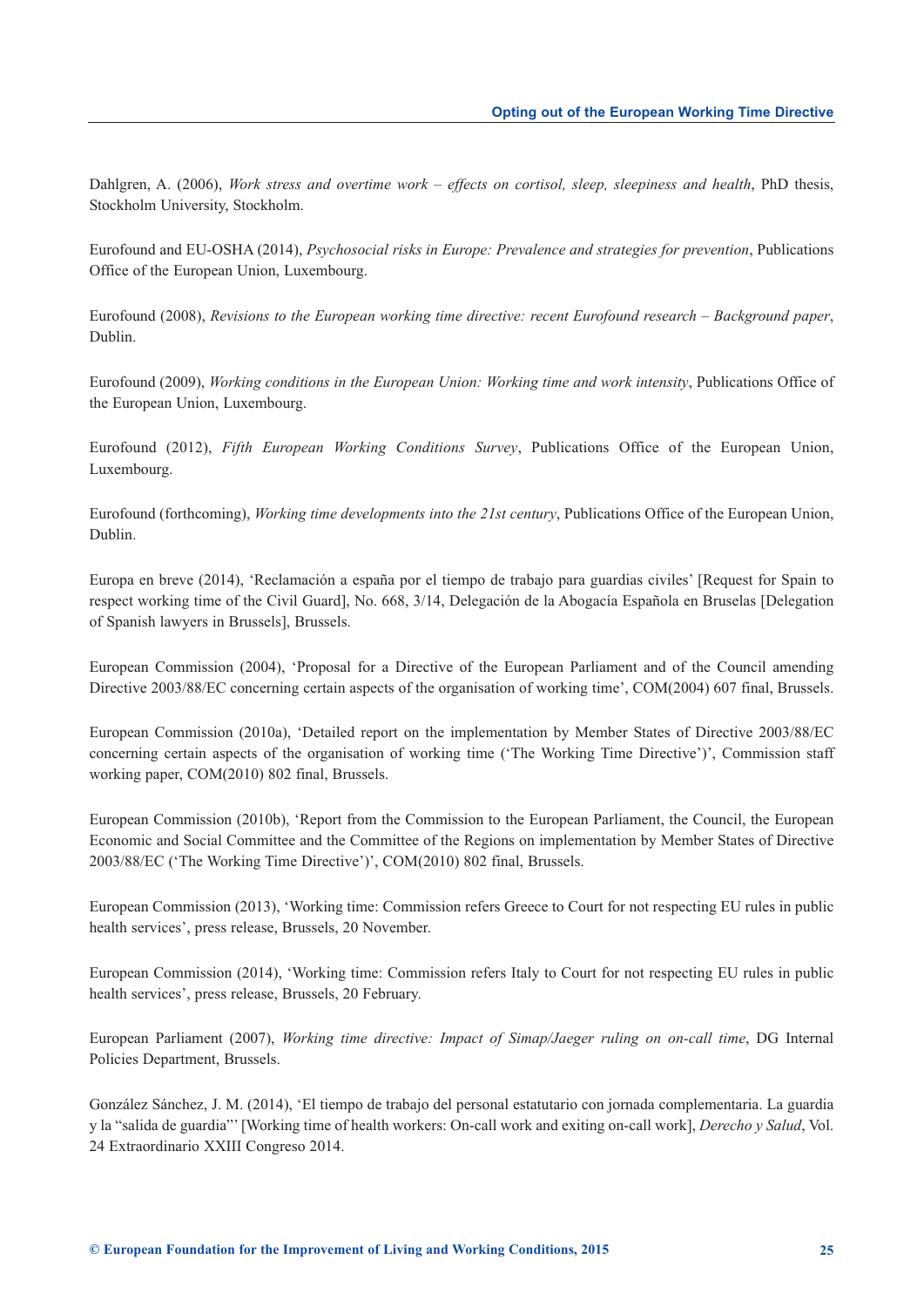Index (2014), '10 órás munkanap? Simán be lehet vezetni!' [Can a 10-hour day be introduced smoothly?], Index web page 27 November, available at **[http://index.hu/belfold/2014/11/27/nincs\\_gond\\_a\\_10\\_oras\\_munkanappal/](http://index.hu/belfold/2014/11/27/nincs_gond_a_10_oras_munkanappal/)**.

Kecklund, G., Ingre, M. and Åkerstedt, T. (2010), *Arbetstider, hälsa och säkerhet – en uppdatering av aktuell forskning* [Working hours, health and safety – An update of current research], Swedish Stress Research Institute, Stockholm University, Stockholm.

Kubek, M. (2014), 'Za 7,5 procenta HDP nelze zajistit dostupnost kvalitní a bezpečné péče' [It is not possible to assure availability of high-quality and safe healthcare for 7.5% of GDP], *Tempus medicorum*, Vol. 23, No. 4, pp. 4–5.

Ptáček, R. and Raboch, J. (2013a), 'Diagnóza českého zdravotnictví – Z 73.0? Stres a vyhoření lékařů českých' [Diagnosis of the Czech healthcare sector – Z 73.0? Stress and burn-out of Czech doctors], *Tempus medicorum*, Vol. 22, No. 9, pp. 3–8.

Ptáček, R. and Raboch, J. (2013b), 'Míra vyhoření v jednotlivých lékařských oborech' [Burn-out levels in individual medical sectors], *Tempus medicorum*, Vol. 22, No. 11, p. 26.

Sindicato Médico Andaluz (2013), 'La jornada laboral en Europa continúa sin acuerdo después de casi 10 años de negociación' [Working hours in Europe not agreed after almost 10 years of negotiations], available at **[http://www.smandaluz.com/jornada-laboral-en-europa-continua-sin-acuerdo-despues-de-casi-10-a%C3%B1os](http://www.smandaluz.com/jornada-laboral-en-europa-continua-sin-acuerdo-despues-de-casi-10-a%C3%B1os-de-negociacion.)de-negociacion**.

Sindicato Médico de Sevilla (2014), 'Posicionamiento del SMS sobre la Jornada complementaria localizada' [Positioning of SMS in relation to 'reachable' on-call work], available at **<http://www.smsevilla.org/noticia/1034/Posicionamiento-del-SMS-sobre-la-Jornada-complementaria-localizada>**.

SNPHAR (2004), *Working time & medical on-calls*, Syndicat National des Praticiens Hospitaliers Anesthésistes Réanimateurs, Paris.

TUC (2013), *Hazards at work*, Trades Union Congress, London.

UK Government (2015a), 'Maximum weekly working hours', available at **<https://www.gov.uk/maximum-weekly-working-hours/overview>**.

UK Government (2015b), 'Drivers' hours', available at **<https://www.gov.uk/drivers-hours/gb-domestic-rules>**.

Virtanen, M., Ferrie, J. E., Singh‐Manoux, A., Shipley, M. J., Vahtera, J., Marmot, M. G. and Kivimäki, M. (2010), 'Overtime work and incident coronary heart disease: the Whitehall II prospective cohort study', *Eur Heart J*, Vol. 31, No. 14, pp. 1737–1744.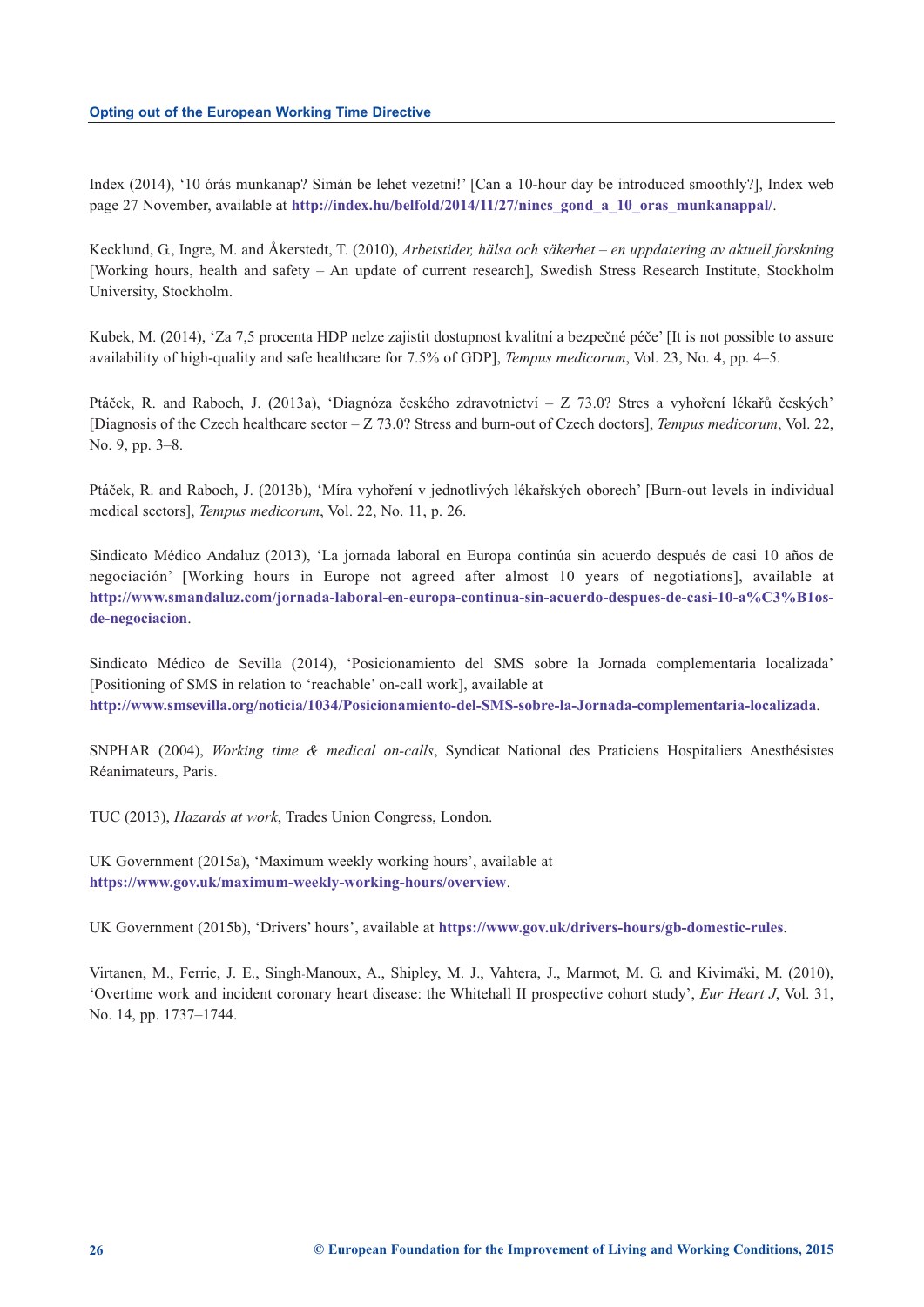# <span id="page-32-0"></span>**Annexes**

# **Annex 1: Questionnaire: Questions on the use and impact of the opt-out from the European Working Time Directive**

#### *Derogations from maximum working week*

One of the main provisions of the Working Time Directive 2003/88/EC is a maximum average working week of 48 hours (including overtime, calculated over a four-month reference period). The directive establishes, however, some possibilities for Member States of not applying the 48-hour weekly working limit. These are derogations from the Directive.

Article 22 of the Working Time Directive determines that, under certain conditions, Member States can decide for not applying the weekly maximum of 48 hours provided that the principle of protection of workers' health and safety is guaranteed and there is an agreement between the employer and the worker concerned. In this situation, the Directive does not provide, however, an explicit ceiling to the maximum hours that could be worked.

There are opposing perspectives in relation to the use of these derogations and, in particular, the individual agreement between employer and worker. On the one hand, some advocate that employers need some flexibility while individual workers should have a choice on their maximum working hours. On the other hand, some stakeholders the individual opt-out as a threat to health and safety which exploits workers' unequal bargaining position.

It is known that some Member States currently allow the use of this opt-out possibility (but not all) and that the conditions under which this possibility can be used vary significantly from country to country. However, very little is known about its use and its impact on employers and workers.

- 1.1 **Is there a possibility for not applying the 48-hour weekly working limit in your country?** Please briefly describe if and how the possibility of **not applying the weekly maximum of 48 hours** has been transposed into national legislation, mentioning its range of coverage (whole economy or just in some sectors or occupations) and the main conditions under which it can be resorted to by employers and workers.
- 1.2 **Is there national data available on the use of derogations from the 48-hour weekly working limit?** Please report about the most **recent data available on the extent of use of the possibilities to derogate from the weekly maximum of 48 hours** in your country. If available, please include breakdowns by sex, age, occupation, educational level, sector of activity, or other relevant variables which may help to characterise and understand better the phenomenon.

*If these derogations are not a possibility in your country, please report about the most recent data on very long working hours (i.e., more than 48 hours per week, including overtime), including, if possible, breakdowns by sex, age, occupation, educational level, sector of activity, or other relevant variables which may help to characterise and understand better the phenomenon*.

1.3 **What are the main impacts of the derogations from the 48-hour weekly working limit for employers and workers?** Please report about the findings of research articles or studies on the advantages and disadvantages or on the impact(s) of the use of these derogations for employers and/or for workers. If these derogations are not a possibility in your country.

*If these derogations are not a possibility in your country, please report about the findings of most recent research findings about working very long hours data (i.e., more than 48 hours per week, including overtime).*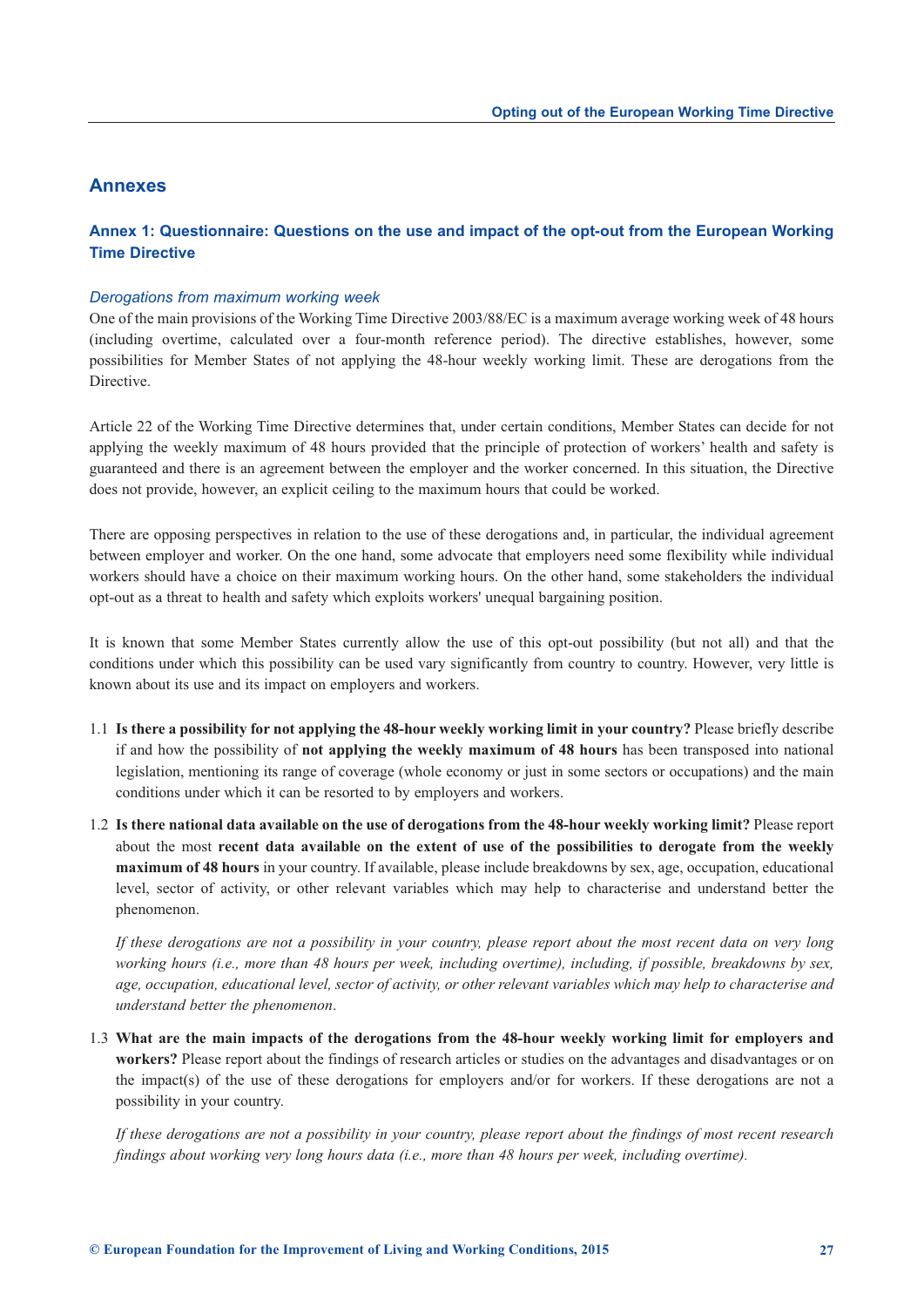1.4 Please briefly report about any **relevant debates on the use of these derogations during 2014** in your country, without forgetting to mention the actors/organisations involved and their positions in that debate.

*If these derogations are not a possibility in your country, please report about any relevant debates on working very long hours (i.e., more than 48 hours per week, including overtime), during the year of 2014 in your country, without forgetting to mention the actors/organisations involved and their positions in that debate.* 

| <b>Country</b>        | <b>Brief description</b>                                                                                                                                                                                                                                                                                                                                                                 |
|-----------------------|------------------------------------------------------------------------------------------------------------------------------------------------------------------------------------------------------------------------------------------------------------------------------------------------------------------------------------------------------------------------------------------|
| Austria               | Austria is formally one of the Member States that have not allowed the use of the opt-out clause in its legislation. In practice,<br>the opt-out has been available to hospital doctors since January 2015 under the Hospital Working Time Act.                                                                                                                                          |
| <b>Belgium</b>        | Since December 2010: doctors, dentists, veterinarians, candidate doctors in training, candidate trainee dentists and student<br>interns; cap at 60 hours per week; also in the public sector, for emergency workers (such as medical staff and firefighters).                                                                                                                            |
| <b>Bulgaria</b>       | Yes, irrespective of the sector or occupation; cap at 13 hours per day.                                                                                                                                                                                                                                                                                                                  |
| <b>Croatia</b>        | Not allowed.                                                                                                                                                                                                                                                                                                                                                                             |
| <b>Cyprus</b>         | Yes, irrespective of the sector or occupation.                                                                                                                                                                                                                                                                                                                                           |
| <b>Czech Republic</b> | Temporary provision in the Labour Code between October 2008 and December 2013 for medical staff in the healthcare<br>sector; opt-out for no longer than 52 weeks.                                                                                                                                                                                                                        |
| <b>Denmark</b>        | Not allowed.                                                                                                                                                                                                                                                                                                                                                                             |
| <b>Estonia</b>        | Yes, irrespective of the sector or occupation; cap at 52 hours on average over a period of 4 months.                                                                                                                                                                                                                                                                                     |
| <b>Finland</b>        | Not allowed.                                                                                                                                                                                                                                                                                                                                                                             |
| <b>France</b>         | Allows excess hours to be worked on a voluntary basis by doctors and pharmacists in public health services, but there is not<br>always a legal requirement of advance individual consent.                                                                                                                                                                                                |
| Germany               | Working Time Act (Arbeitszeitgesetz) allows for opt-out when 'substantial amount of on-call or emergency service time<br>exists on a regular basis'; it is applied in various collective agreements, notably in the health sector; cap at 54 and 58 hours,<br>depending on the workload. Same provisions apply to civil servants with a cap at 54 hours per week. Applicable per worker. |
| <b>Hungary</b>        | Provisions for the healthcare sector since 2003, in the Healthcare Act (amended in 2004, 2007, and $2012 - Act LXXXIX$ ); cap<br>at maximum 12 hours per day.                                                                                                                                                                                                                            |
| <b>Ireland</b>        | Not allowed.                                                                                                                                                                                                                                                                                                                                                                             |
| <b>Italy</b>          | Not allowed.                                                                                                                                                                                                                                                                                                                                                                             |
| Latvia                | Provisions in Medical Treatment Law (amended in 2009 and 2012); applicable to medical and non-medical emergency<br>service team members; cap at 60 hours per week/240 hours per month.                                                                                                                                                                                                   |
| Lithuania             | Not allowed.                                                                                                                                                                                                                                                                                                                                                                             |
| Luxembourg            | Not allowed.                                                                                                                                                                                                                                                                                                                                                                             |
| <b>Malta</b>          | Yes, irrespective of the sector or occupation; no cap; applicable per employment contract.                                                                                                                                                                                                                                                                                               |
| <b>Netherlands</b>    | Applicable to jobs which make use of on-call time, such as health service workers and firefighters; cap at 60 hours.                                                                                                                                                                                                                                                                     |
| <b>Norway</b>         | Not allowed.                                                                                                                                                                                                                                                                                                                                                                             |
| <b>Poland</b>         | Act on Medical Activities, of 2011; medical doctors; applicable per employment contract.                                                                                                                                                                                                                                                                                                 |
| Portugal              | Not allowed.                                                                                                                                                                                                                                                                                                                                                                             |
| Romania               | Not allowed.                                                                                                                                                                                                                                                                                                                                                                             |
| <b>Slovakia</b>       | Provisions in the Labour Code for healthcare workers; cap at 400 hours of overtime per year; applicable per employment<br>contract.                                                                                                                                                                                                                                                      |
| <b>Slovenia</b>       | Provisions in the Medical Services Act, of 2004, for medical workers in hospitals or health centres.                                                                                                                                                                                                                                                                                     |
| <b>Spain</b>          | Provisions in Framework Statute of statutory staff in health services, Law No. 55/2003; transitional provision which expired<br>in December 2013; it was applicable per employment contract.                                                                                                                                                                                             |
| <b>Sweden</b>         | Not allowed.                                                                                                                                                                                                                                                                                                                                                                             |
| <b>United Kingdom</b> | Yes, irrespective of the sector or occupation; no cap; applicable per worker.                                                                                                                                                                                                                                                                                                            |

**Annex 2: Summary of national provisions of individual opt-outs as per Article 22(1) of the EWTD** 

Source: *Eurofound Network of European Correspondents*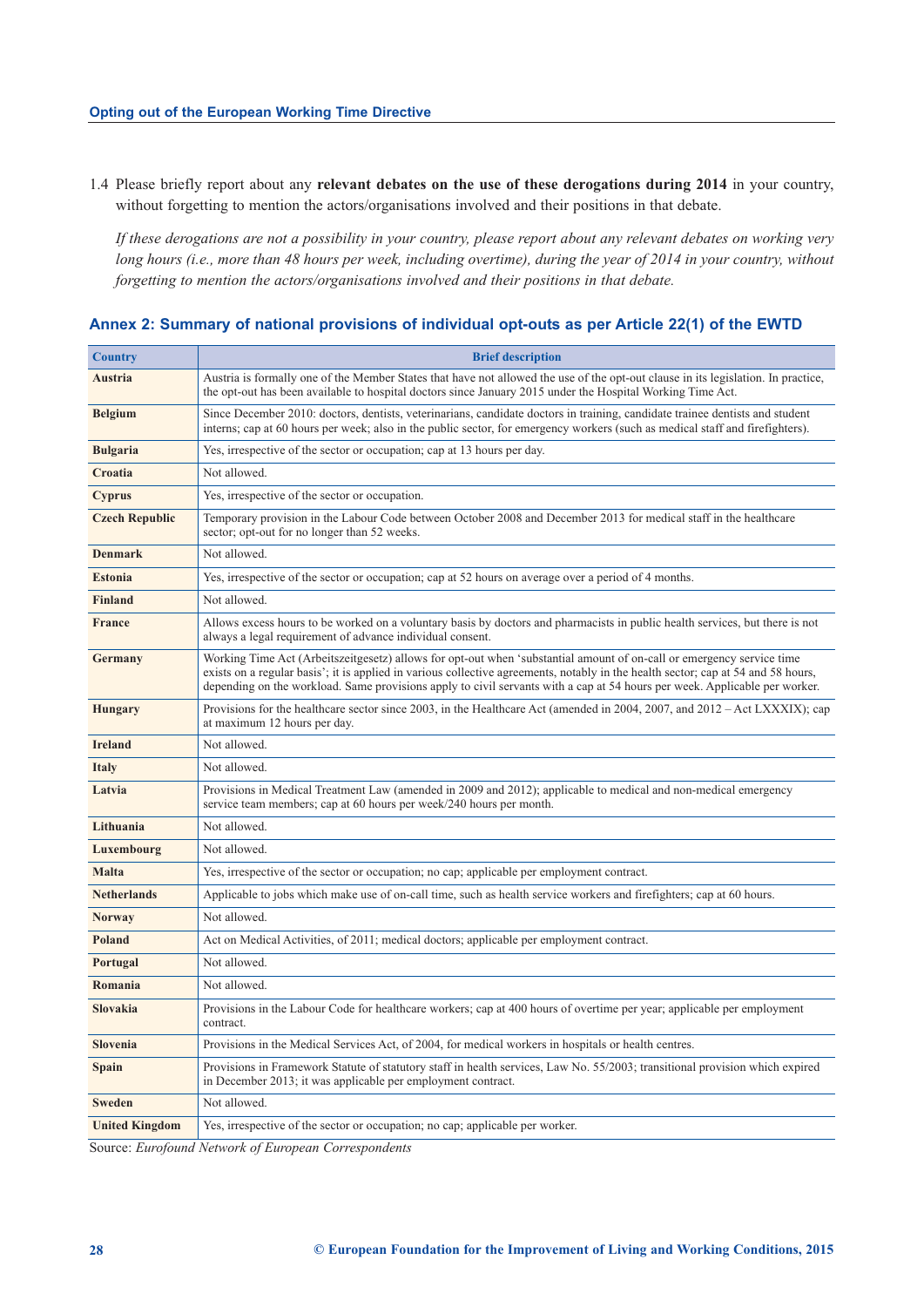#### **Annex 3: Authors of the national contributions**

**Austria**: Manfred Krenn, FORBA **Belgium**: Caroline Vandermeere, University of Leuven **Bulgaria**: Vassil Kirov and Daniela Vreskova, ISSK-BAS **Croatia**: Irena Klemenčić and Predrag Bejaković, Institute of Public Finance **Cyprus**: Eva Soumeli, Cyprus Labour Institute **Czech Republic**: Štěpánka Lehmann, Research Institute for Labour and Social Affairs (RILSA) **Denmark**: Carsten Jørgensen, FAOS, University of Copenhagen **Estonia**: Märt Masso, Praxis **Finland**: Lisa Tönnes Lönnroos, Oxford Research **France**: Sebastian Schulze-Marmeling, IR Share **Germany**: Heiner Dribbusch, Institute of Economic and Social Research (WSI) **Greece**: Penny Georgiadou, Labour Institute of GSEE (INE/GSEE) **Hungary**: Pál Belyó, Policy Agenda **Ireland**: Roisin Farrelly, IRN Publishing **Italy**: Feliciano Iudicone, Fondazione Giacomo Brodolini **Latvia**: Raita Karnite, EPC Ltd. **Lithuania**: Rasa Zabarauskaite, Lithuania Social Research Centre (LSRC) **Luxembourg**: Fanny Etienne-Robert, CEPS/INSTEAD **Malta**: Manwel Debono and Anna Borg, University of Malta (UoM) **Netherlands**: Robbert van het Kaar, AIAS **Poland**: Barbara Surdykowska, Instytut Spraw Publicznych **Portugal**: Reinhard Naumann, DINÂMIA-CET **Romania**: Raluca Dimitriu, European Institute of Romania **Slovakia**: Ludovit Cziria, Institute for Labour and Family Research **Slovenia**: Barbara Luzar, University of Ljubljana, Faculty of Social Sciences **Spain**: Jessica Durán, Ikei **Sweden**: Emilia Johansson and Petter Danielsson, Oxford Research **United Kingdom**: Duncan Adam, University of Warwick **Norway**: Kristin Alsos, Fafo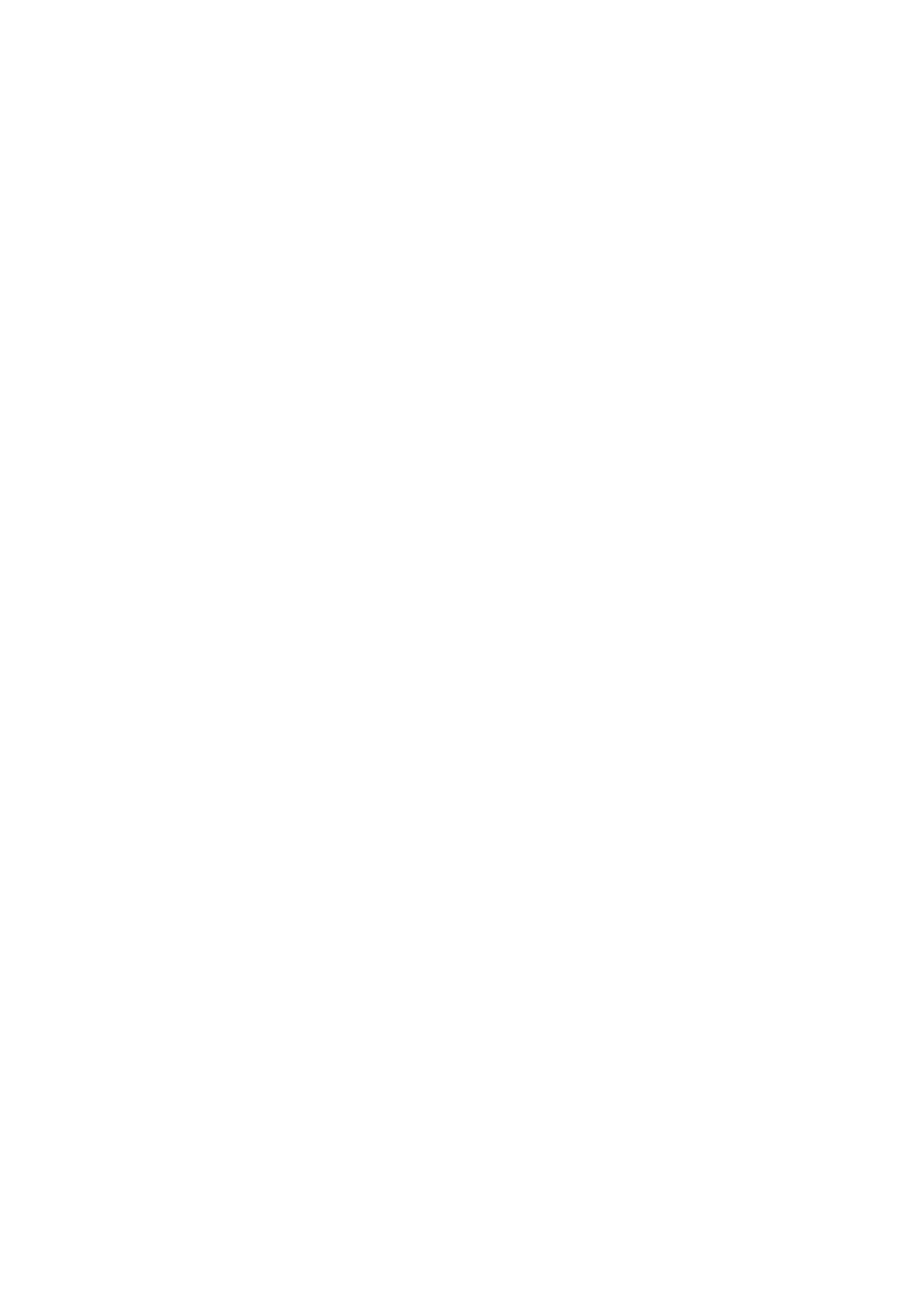**EF/15/27/EN**